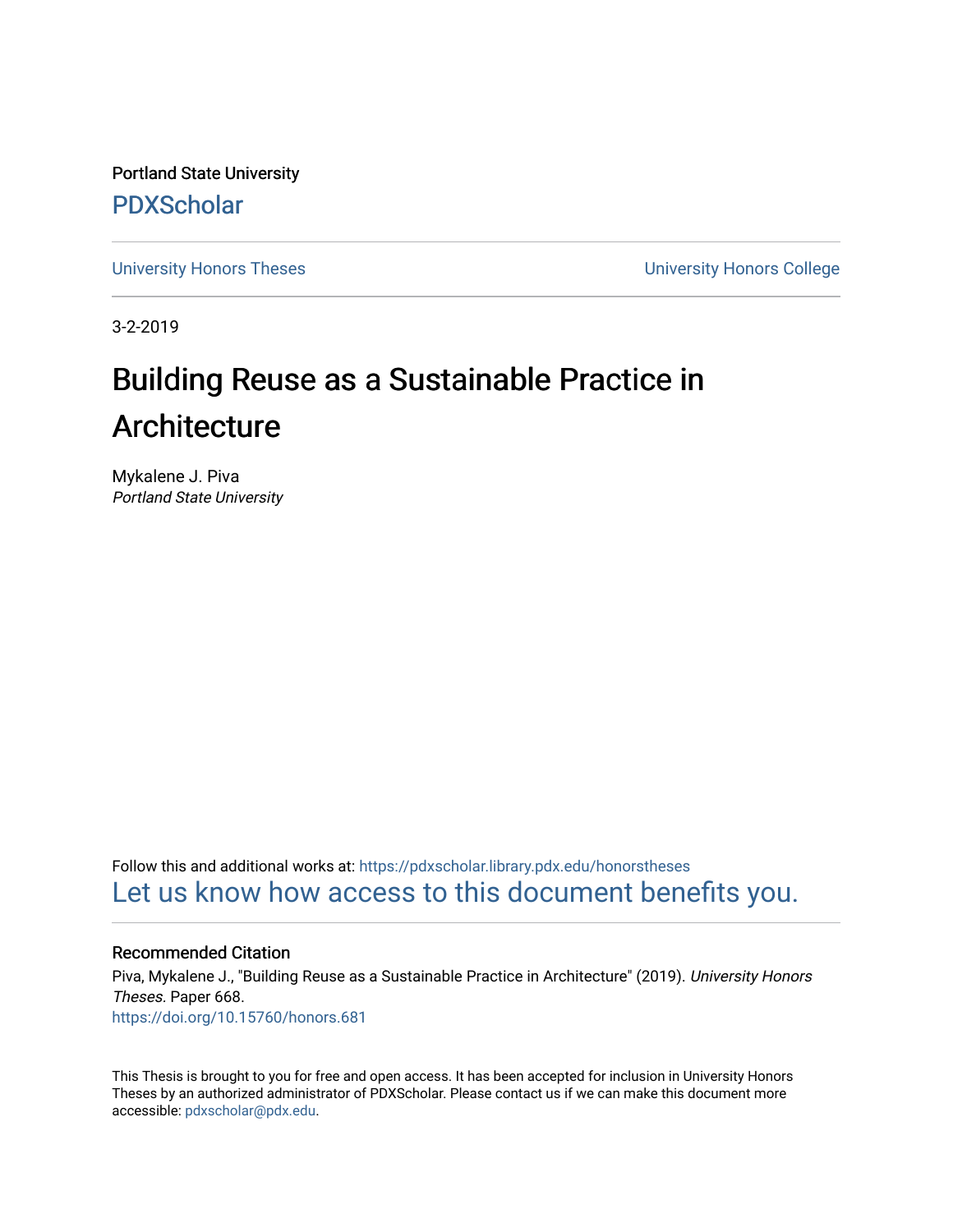# <span id="page-1-0"></span>**Building Reuse as a Sustainable Practice in Architecture**

Mykalene Piva

Honors Thesis Portland State University

Margarette Leite

March 2019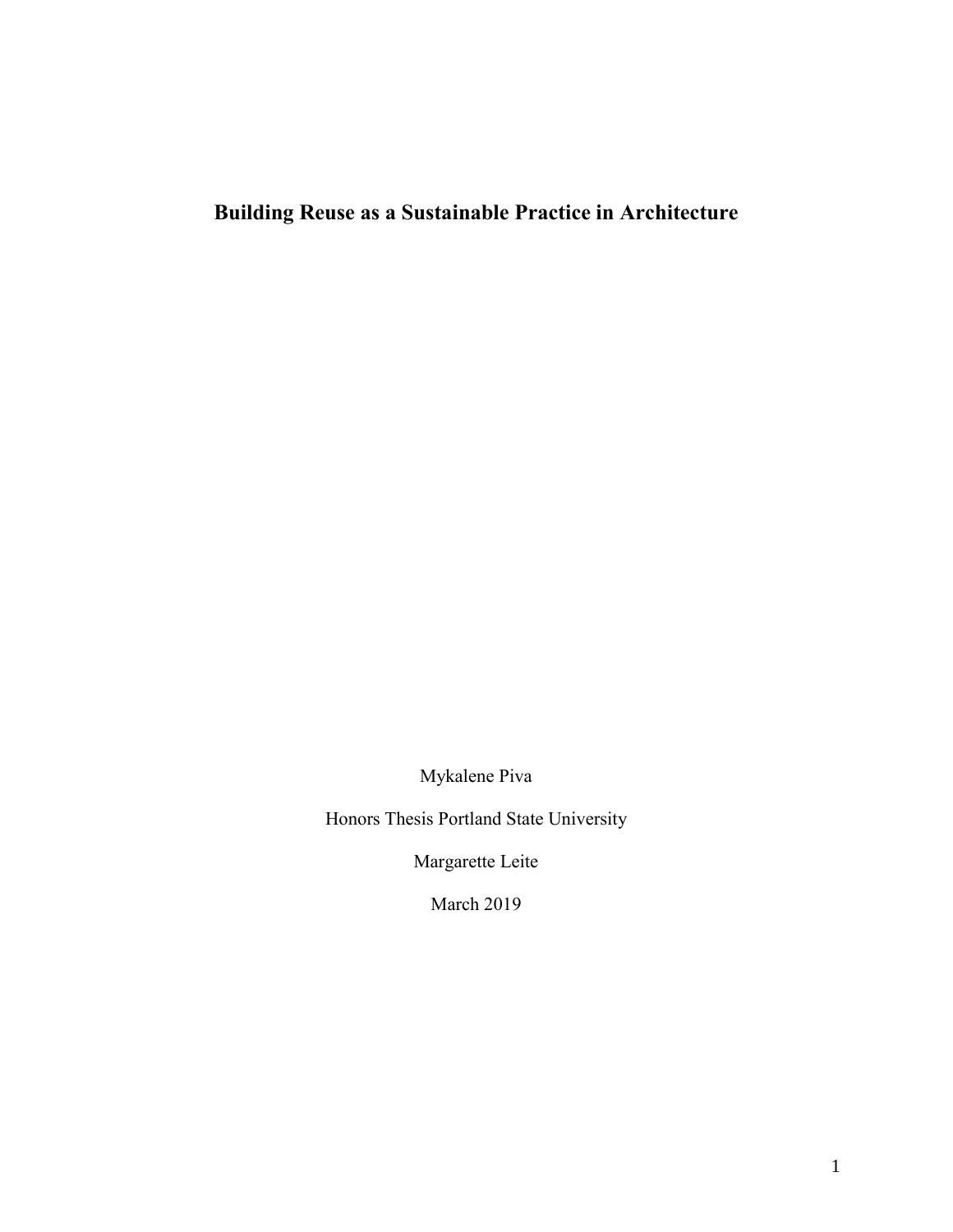| <b>Building Reuse as a Sustainable Practice in Architecture</b>                              | $\mathbf{1}$   |
|----------------------------------------------------------------------------------------------|----------------|
| <b>Introduction</b>                                                                          | 3              |
| <b>The Value of Existing Buildings</b>                                                       | $\overline{4}$ |
| <b>Evaluation Methods</b>                                                                    | 5              |
| <b>Historic Designations in Portland</b>                                                     | 6              |
| Multi-Objective Decision-Making (MODM)– Huey-Jiun Wang and Zhi-Teng Zeng                     | $\overline{7}$ |
| Multi-Attribute Value Theory (MVAT) - Valentina Feretti, Marta Bottero and Giulio<br>Mondini | 8              |
| Life Cycle Assessment (LCA)                                                                  | 9              |
| <b>Embodied Energy</b>                                                                       | 10             |
| <b>Case Study: The COR Building</b>                                                          | 11             |
| <b>COR Building: History and Relevance</b>                                                   | 11             |
| <b>Assumptions</b>                                                                           | 13             |
| <b>Evaluation Methods</b>                                                                    | 15             |
| <b>MODM</b>                                                                                  | 15             |
| <b>MVAT</b>                                                                                  | 16             |
| <b>Life Cycle Assessment</b>                                                                 | 17             |
| <b>Building Systems</b>                                                                      | 17             |
| <b>Roof</b>                                                                                  | 17             |
| <b>Flooring</b>                                                                              | 18             |
| <b>Siding</b>                                                                                | 19             |
| <b>Ceiling Tiles</b>                                                                         | 20             |
| <b>Elevator</b>                                                                              | 21             |
| <b>Insulation</b>                                                                            | 21             |
| <b>Embodied Energy</b>                                                                       | 23             |
| <b>New Construction</b>                                                                      | 24             |
| Cost                                                                                         | 24             |
| <b>Embodied Energy</b>                                                                       | 25             |
| Comparison                                                                                   | 26             |
| Conclusion                                                                                   | 27             |
| <b>Bibliography</b>                                                                          | 30             |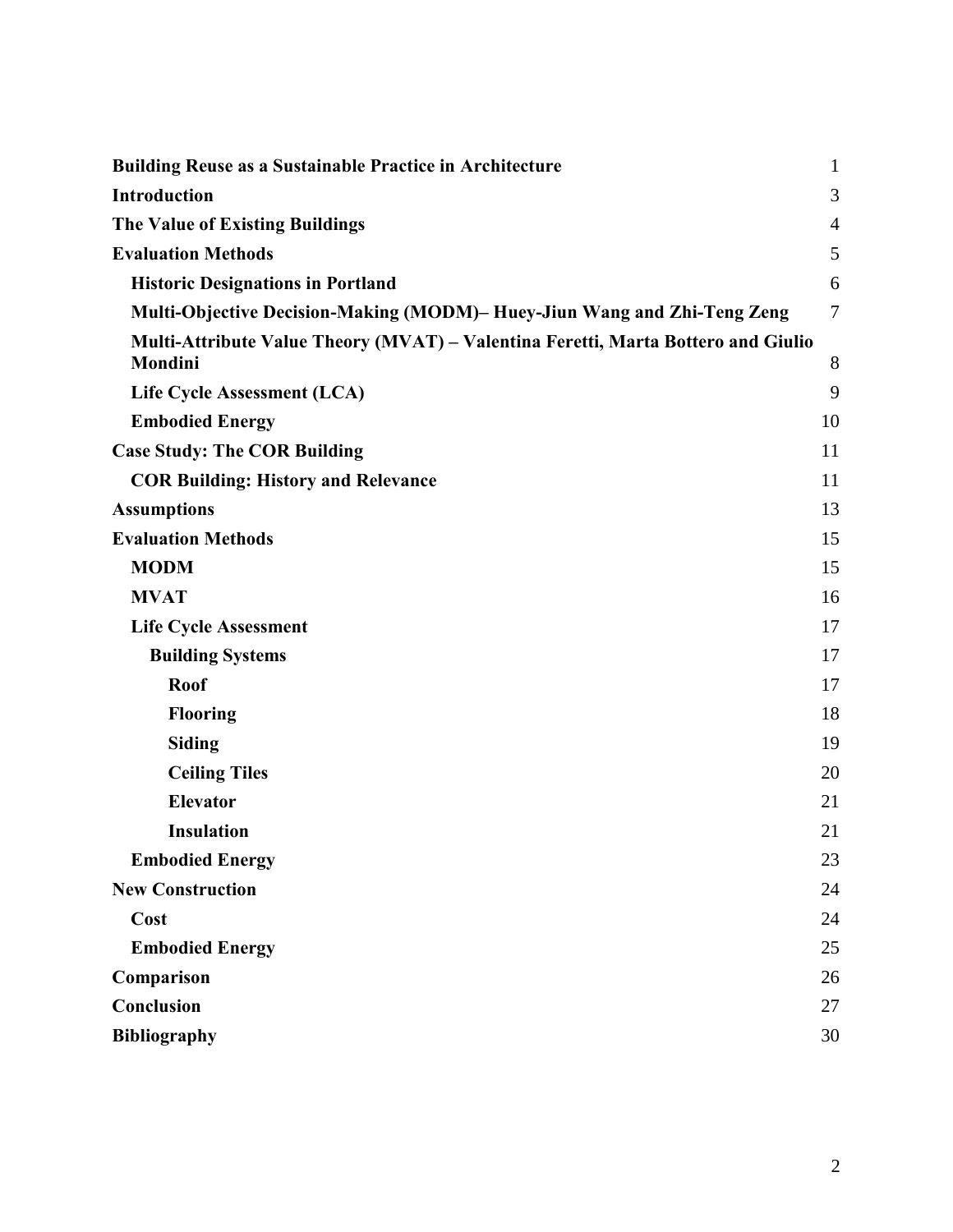# <span id="page-3-0"></span>**Introduction**

Throughout the world a shift of focus from production to sustainability has begun to take hold. While the idea of sustainability and reuse became popular in the 1970's, it has largely been ignored, but as time goes on, the ability for us to ignore it is diminishing. The field of architecture must recognize and embrace sustainable practices if we have any hope for a healthy and sustainable future. The writer of the book, *Building Reuse,* Kathryn Merlino recognized the truth of this idea in stating; "Buildings are the greatest contribution to climate change globally."<sup>1</sup> Merlino's book details the undeniable truth about the impact of building construction on the world, and the ways in which architects can be more responsible and resourceful with their designs. Buildings have a large impact on the environment beginning long before they are built and lasting long after they are torn down. When considering energy use in the United States, 75% of all electricity produced in the nation goes to building operation, and 47% of all energy.<sup>2</sup> The CO2 emissions from building construction and operation is up to 40% of all emissions in the nation. These numbers alone begin to show the extent to which buildings influence the environment, and these don't yet take into consideration the material use and waste that occurs in construction and demolition. In a study done by the Brookings Institute, they estimated that from 2003-2020 nearly 300 billion sq. ft. of the 427 billion sq. ft. of built environment will be demolished in the  $U.S^3$ . More than a third of the nations-built environment, and when one considers that 43% of all the nations construction and demolition (C&D) waste goes to the landfill, the influence of demolition becomes unimaginable. Taking into consideration the influence that architecture has on the environment, this thesis aims to present building reuse as a

<sup>1</sup> Merlino, Kathryn Rogers. *Building Reuse: Sustainability, Preservation, and the Value of Design*. Seattle: University of Washington Press, 2018.

 $<sup>2</sup>$  Ibid</sup>

<sup>3</sup> Ibid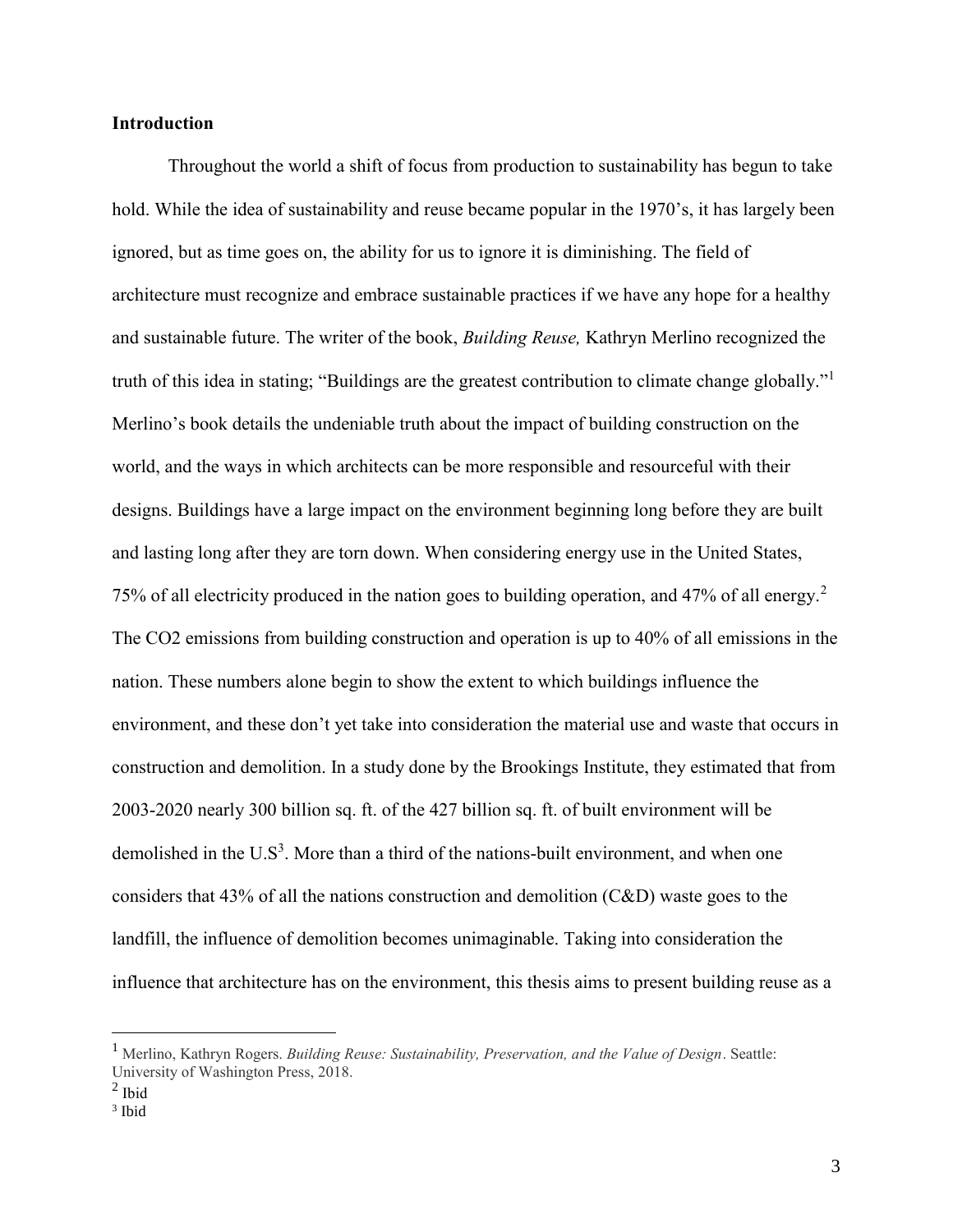viable option for a great percentage of buildings, and not just those that are historically or culturally significant. Using Merino's text as a backbone to this study, this paper will take into consideration several methods for evaluating the value of existing buildings and the decisions that must be made in order to determine if a building is worthy of renovation or of demolition. Finally, this paper will examine a building in the Portland area that I previously studied in a design course at PSU and considered for renovation.

## <span id="page-4-0"></span>**The Value of Existing Buildings**

As America ages, so do its many buildings. This has led to the tearing down of many existing buildings. At the same time, there has been a growth in laws and governmental bodies protecting historic buildings. Existing buildings hold value in that they "embody the cultural, social and historical narratives of our diverse society."<sup>4</sup> Because of this, many historically and culturally relevant buildings are given protections and are preserved. However, there are many buildings that hold very little to no historic or cultural significance that still hold a wealth of value in their building materials and in their embodied energy.

As Portland grows, so does the density of its buildings. This often means that existing buildings are torn down in order for new buildings to replace them. While this is common practice, it is not always the most sustainable or economical way to think about the built environment. A common misconception about existing buildings is that they are not sustainable due to their aged or non-existant technologies, ranging from HVAC to single pane windows. However, these advances in technology and mechanical systems have allowed for designers of the built environment to design first, and consider comfort later, meaning that sustainability and passive design are put aside. The lack of mechanical systems in the early 1900's meant that

<sup>4</sup> Merlino, Kathryn Rogers.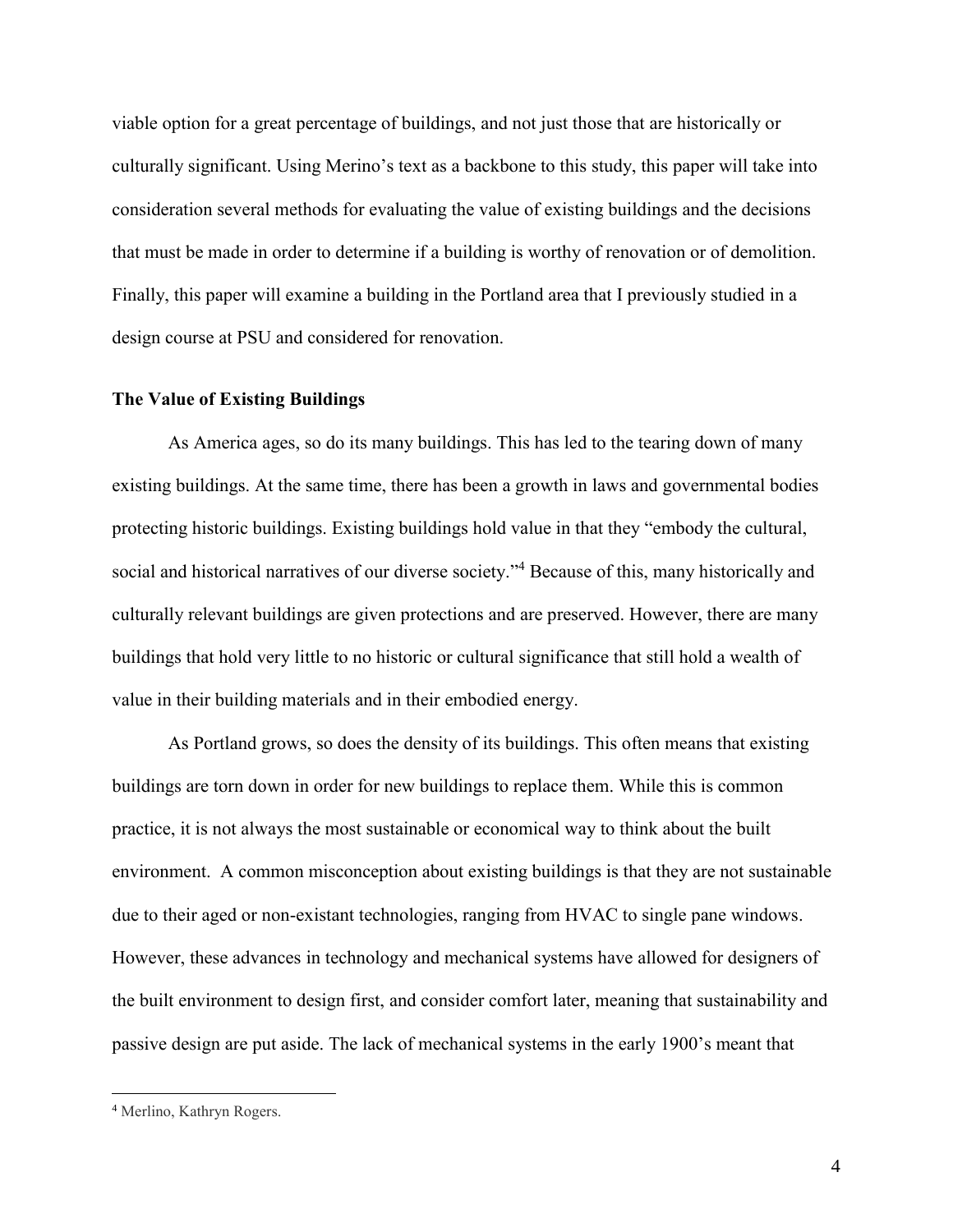designers had to take into consideration methods that would allow for the best possible ventilation and lighting throughout the day, making them more sustainable than many modern buildings, as they used passive design.

A common phrase in the architecture world is "the greenest building is one that's already built" and this has to do with the material value and embodied energy inherent in an existing building. As Merlino puts it, "buildings hold value as environmental artifacts."<sup>5</sup> Because the building has already sourced its materials and has already gone through its construction emissions and energy usages it is already one step ahead of new buildings in terms of sustainability. New construction requires the demolition of the pre-existing building, resulting in an average of 155 lbs of C&D waste per square foot of building that is torn down.<sup>6</sup> The cost to demolish an existing building has impacts beyond the pure economics. They extend from CO2 emissions, material waste, and embodied energy, meaning that a new building already has preexisting environmental debt before its construction has even begun. It was found that it would take anywhere from twenty to eighty years for a building to offset its construction emissions.<sup>7</sup>

### <span id="page-5-0"></span>**Evaluation Methods**

In Portland, the most common reason for a building to be preserved or renovated is because of its historic value. This is due in part to the growth of the city. As more people move in, existing buildings, and sometimes neighborhoods, are torn down to be replaced by higher density building complexes. However, those buildings that have been deemed historically significant are given certain protections that often keep them from being torn down. Portland has two bodies that protect historic buildings, The National Register of Historic Buildings and

<sup>5</sup> Merlino, Kathryn Rogers.

<sup>6</sup> Ibid

<sup>7</sup> Ibid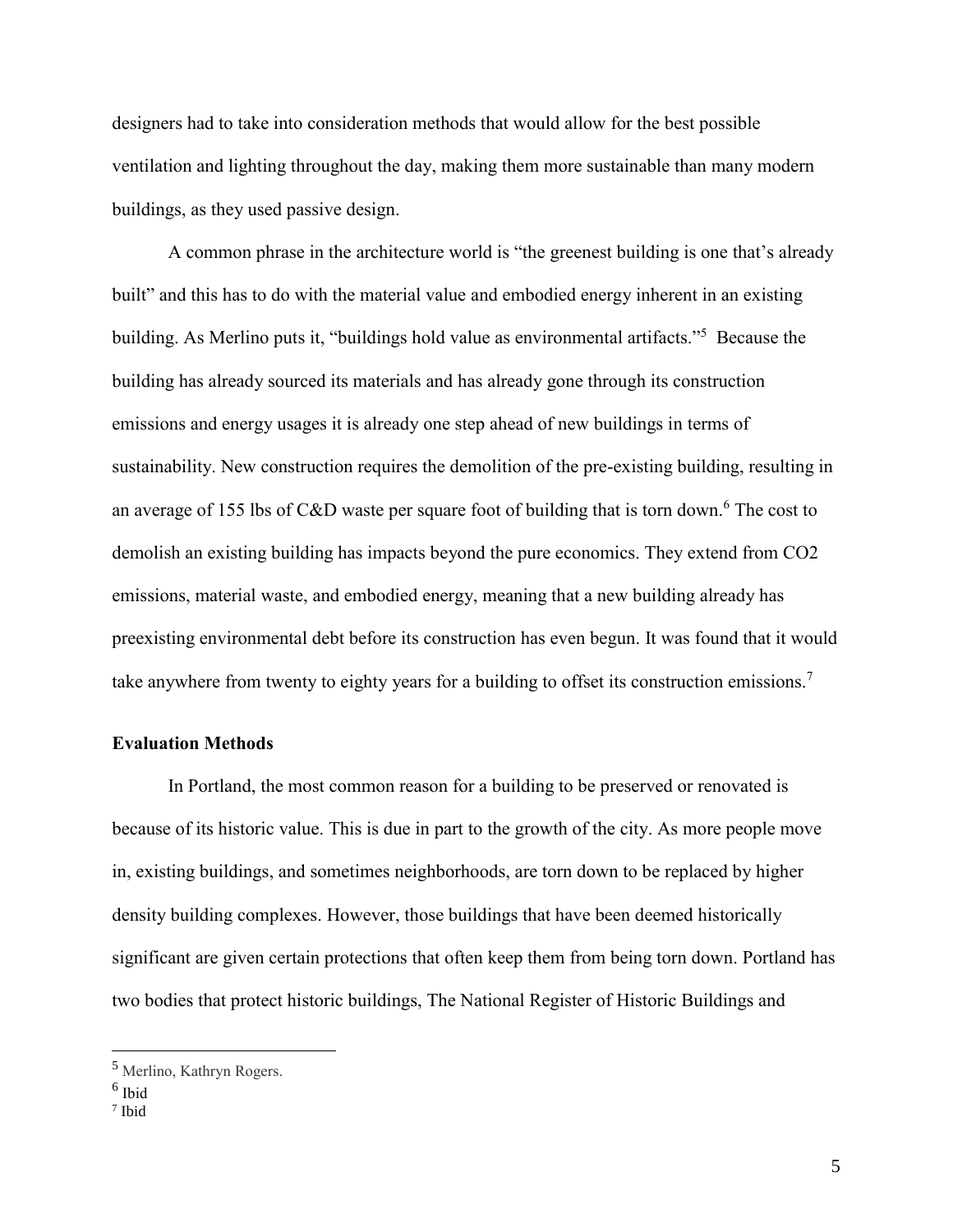Portland Historic Places. Each body has its own method for determining value of buildings and therefore which buildings will be given their protection. On a larger scale, there are methods that have been designed to determine the value of existing buildings based on their cultural significance as well. This paper will evaluate, in parallel, various way in which existing buildings are evaluated today. However, given that existing buildings also hold value in terms of their material and environmental impact, other methods not related to historic and cultural value, must also be considered. Within her book, Merlino names a few methods by which the architecture industry has chosen to evaluate buildings. Among these the Life Cycle Assessment method and the methodology of determining the embodied energy of a building. These will be addressed in detail and inform the way in which this thesis will examine an existing building in Portland.

# <span id="page-6-0"></span>**Historic Designations in Portland**

 $\overline{a}$ 

Around the world there are different considerations for the treatment of historic buildings. In Portland, there are two main bodies that protect historic buildings. These are the National Register of Historic Buildings, and Portland Historic Places. The National Register of Historic Buildings considers building significance in relation to its historical context. A building must first be nominated for the list with a statement of intent, which includes the history of the building, justification of the nomination, physical descriptions, and the amount of historical integrity it has to its original form.<sup>8</sup> Because buildings have to be nominated and have to have connections to historically or culturally significant events, many buildings are left off the list,

<sup>&</sup>lt;sup>8</sup> "Historic Resource Protections." Historic Resources and Preservation RSS. May 04, 2017. Accessed October 30, 2018. https://www.portlandoregon.gov/bps/article/133692.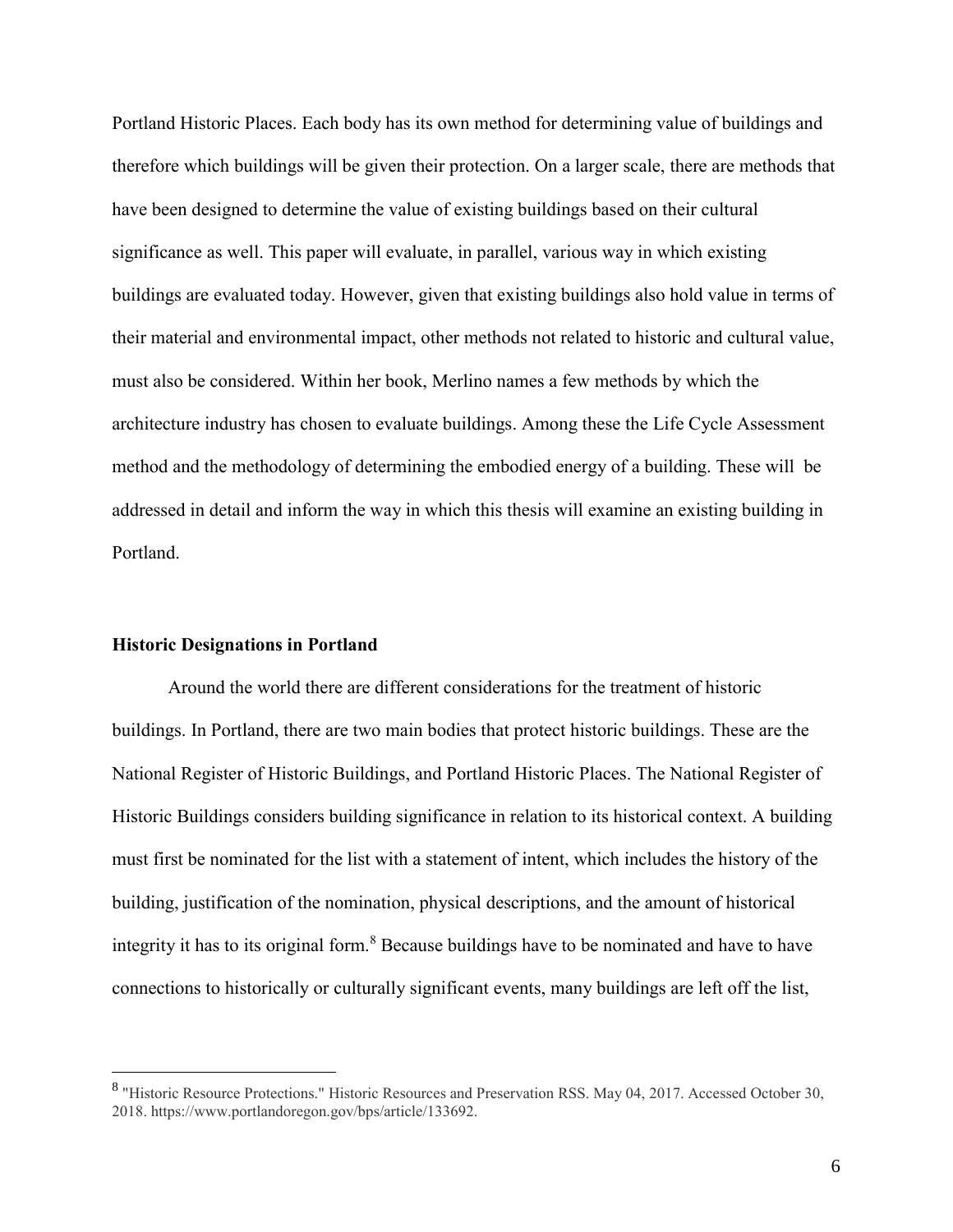and vulnerable to demolition without regard to their structural and material value. In Portland there is a ranking of protections afforded to historic buildings which determines the length of notice that must be given before a building can be demolished, and within that ranking, a further determination of whether the building may be demolished or must be deconstructed.<sup>9</sup> All buildings constructed before 1920 must be deconstructed due to the presence of asbestos and lead paint. Aside from those buildings, the decision to demolish buildings on the national register is left up to the City of Portland in a City Council vote.<sup>10</sup> This method, however leaves many buildings that are found to be important to the public, in the hands of value judgements of city council members.

## <span id="page-7-0"></span>**Multi-Objective Decision-Making (MODM)– Huey-Jiun Wang and Zhi-Teng Zeng**

After extensive research, the authors of the article "A multi-objective decision-making process for reuse selection of historic buildings," Huey-Jiun Wang and Zhi-Teng Zeng determined five main concerns when evaluating historic buildings, and which could be extended to all existing buildings: 1) the state of the building as it is now; 2) type of construction; 3) organization and original purpose; 4) state of the materials and 5) if the potential use justifies the cost of renovation. While considering these aspects, they then determined five values that make a building worthy of reuse: 1) historic value; 2) cultural and artistic value; 3) technological value; 4) scenic and contextual value, and 5) social value. In order to best evaluate the buildings in question, the authors created a panel of experts including architects, architectural historians, developers, owners, experts and contractors. These panel members were kept anonymous so as to

<sup>&</sup>lt;sup>9</sup> "Historic Resource Protections." Historic Resources and Preservation RSS. May 04, 2017. Accessed October 30, 2018. https://www.portlandoregon.gov/bps/article/133692.

 $\rm ^{10}$  Ibid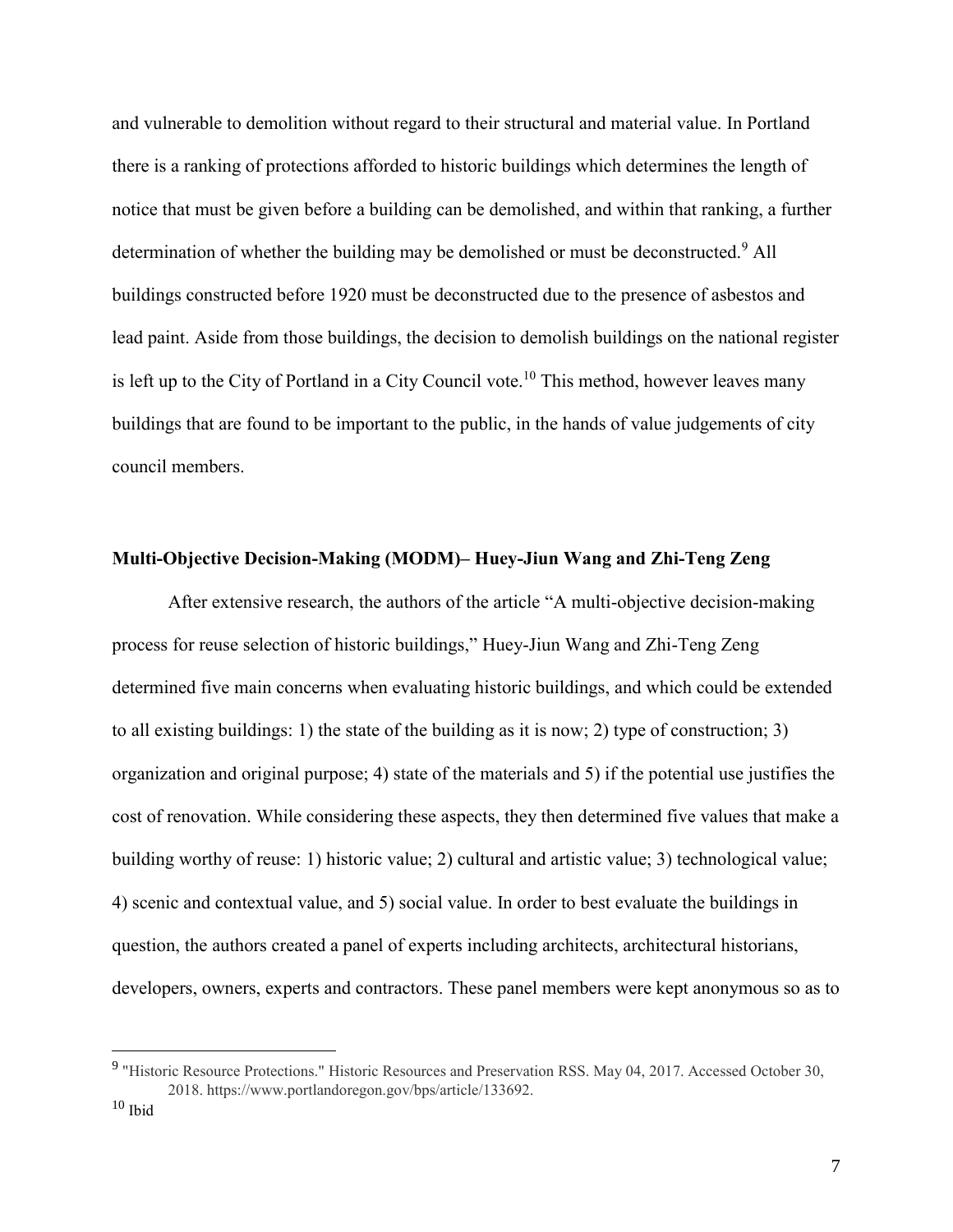not allow one to outweigh the others, and they all were asked to weigh in on the different criteria. These criteria were then weighted against each other, allowing the study to show that criteria that score lower in general may have a large impact on some of the more important criteria, thus preventing them from being ignored or forgotten.

This method is one that can be easily applied to many other buildings and modified to fit the needs and considerations of the locations and cities where the buildings stand.

# <span id="page-8-0"></span>**Multi-Attribute Value Theory (MVAT) – Valentina Feretti, Marta Bottero and Giulio Mondini**

Written by Valentina Ferretti, Marta Bottero, and Giulio Mondini the article "Decision making and cultural heritage: An application of the Multi-Attribute Value Theory for the reuse of historic buildings" considers one method of analyzing and assigning value to buildings in order to determine if they should be renovated. The study evaluated 7 buildings on site to determine which would be best suited for renovation as a tourist center. The first step in their analysis was to determine the main goal, or purpose which was the "sustainability of the building to be reused for touristic purposes."<sup>11</sup> They then decided on attributes within any building that would determine its value for reuse. These attributes included, "quality of context, economic activities, flexibility of the building, accessibility, and conservation level." Each of these attributes and the 7 buildings were presented to a panel of experts, including a historian, cultural heritage expert, planning expert, and an economic evaluation expert.<sup>12</sup> These experts then assigned each of the 7

 $11$  Ferretti, Valentina, Marta Bottero, and Giulio Mondini. "Decision Making and Cultural Heritage: An Application of the Multi-Attribute Value Theory for the Reuse of Historical Buildings." Journal of Cultural Heritage 15, no. 6 (November/December 2014): 644-55. Accessed October 25, 2018. doi:10.1016/j.culher.2013.12.007.  $12$  Ibid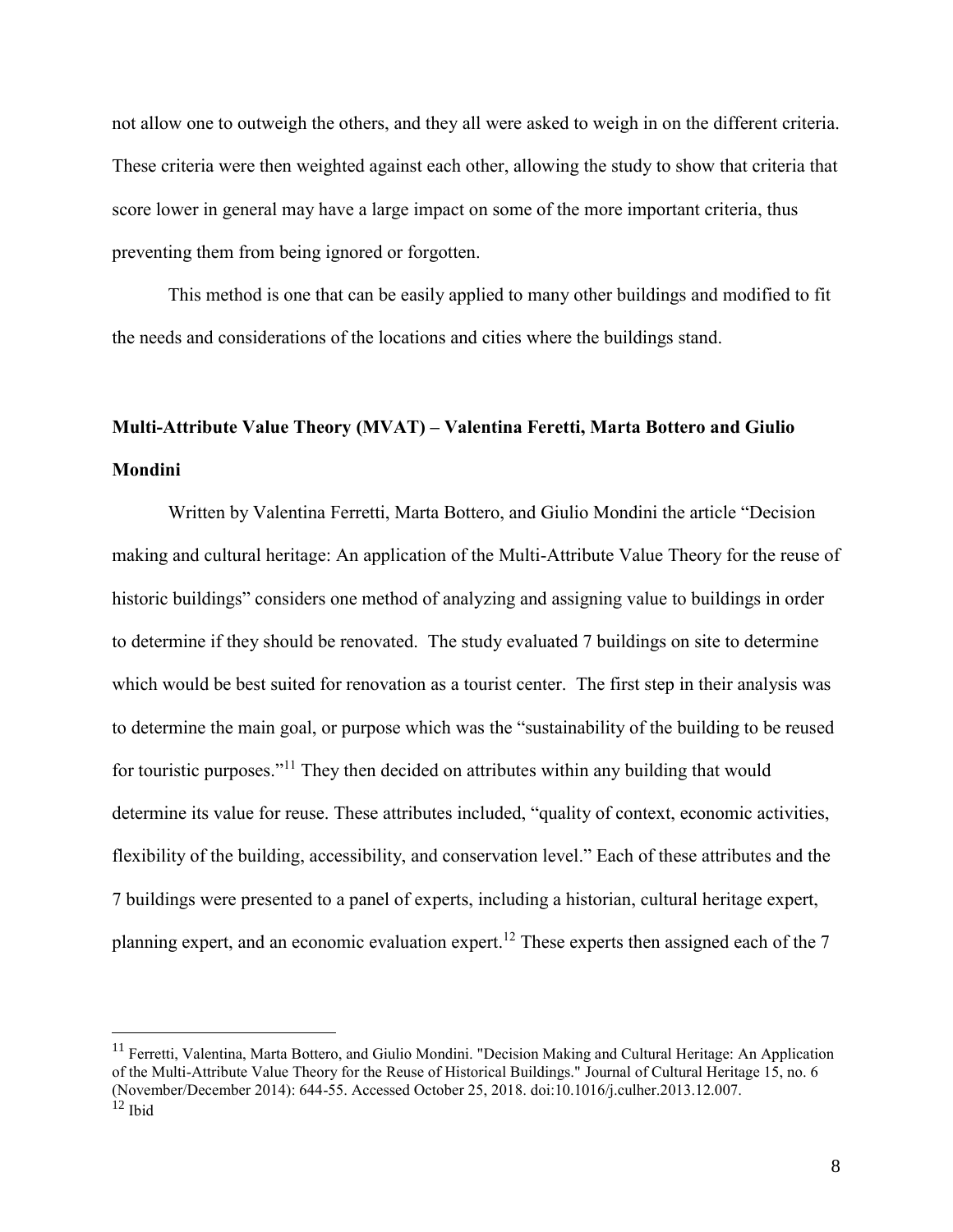buildings a value between 0 and 1, according to each attribute.<sup>13</sup> Each attribute was then given its own value, ranking them from most valuable or important to least valuable or important. The values assigned to each of the attributes was then weighted against the ranking of each attribute in order to find the building that scored best. This gave a preliminary decision as to which building would be best suited for reuse. Finally, the buildings and their attributes were subjected to sensitivity testing. When doing sensitivity testing, the weighting of each attribute was raised, in turn, to 40% while the rest were at 15%. The sensitivity testing resulted in 3 buildings that were determined to be the best options for reuse. Among them was the building determined by the panel of experts to be best suited for reuse.

# <span id="page-9-0"></span>**Life Cycle Assessment (LCA)**

Life Cycle Assessment (LCA) is an assessment of the energy usages of a building from its conception to construction, to operating costs, to demolition. Using LCAs can help save on construction and operation costs, as well as lead to greater sustainability and "green" classifications. This considers both cost in dollars, as well as the cost to the environment, especially in the form of  $CO<sub>2</sub>$  emissions. In a study considering the "Life Cycle Energy and Environmental Performance of a New University Building" it was found that the highest use of energy is in the HVAC and electrical systems.<sup>14</sup> Within this article they also call out material embodied energies and material life span, to consider when those materials would need to be replaced during the lifetime of the building. In the article, "Life Cycle Assessment and Historic Buildings," Fredrick Berg and Mie Fuglseth found that a new building with new technology

 $13$  Ibid

<sup>&</sup>lt;sup>14</sup> Scheuer, Chris, et al. "Life Cycle Energy and Environmental Performance of a New University Building: Modeling Challenges and Design Implications." *Energy and Buildings*, vol. 35, no. 10, 2003, pp. 1049–1064., doi:10.1016/s0378-7788(03)00066-5.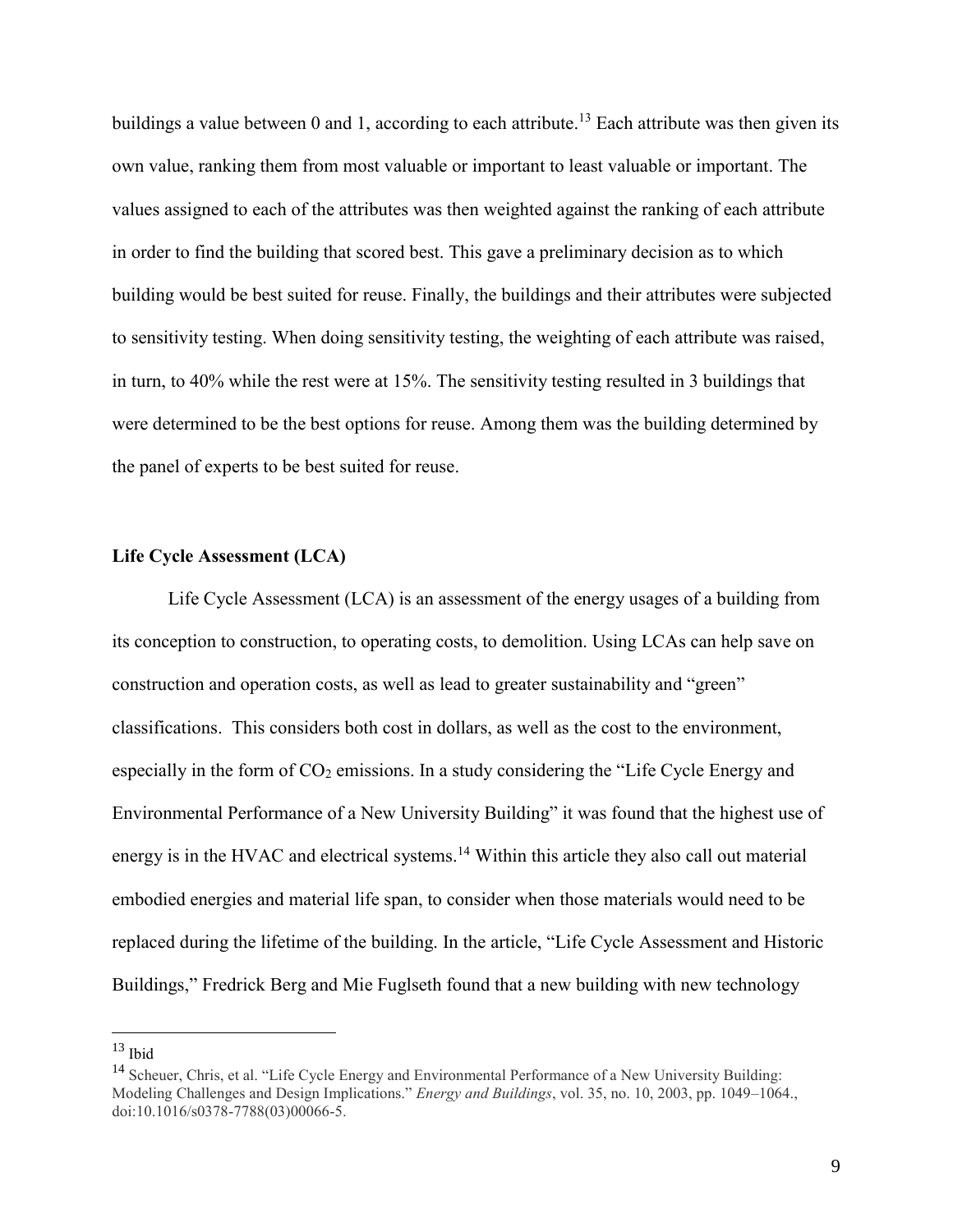focused on sustainability will still take around 50 years for the energy savings to outweigh the emissions of the actual construction process.<sup>15</sup> In another study cited by Kathryn Merlino, it was found that the time for energy savings to outweigh emission cost could end up being closer to 80 years.<sup>16</sup> With the current push for progress within the architecture world, many buildings won't stay standing long enough for the cost of emissions during construction to be outweighed by the energy saving systems within the building.

# <span id="page-10-0"></span>**Embodied Energy**

The concept of embodied energy is one that is taken into account in the Life Cycle Assessment method, but it is also one that is often done independent of any other study foci. Embodied energy is the unrecoverable energy that has been used and is present within a building. Merlino calls out two types of embodied energy, the initial and the recurring. Initial embodied energy is the energy that was used in sourcing, transporting and putting together materials. This is the energy that is used before and during the construction of the building.<sup>17</sup> Initial energy is then broken down into direct and indirect energy, this is the difference between the direct use of energy in transporting and assembling the materials, and indirect in processing and manufacturing them.<sup>18</sup> Recurring embodied energy is the energy used in the upkeep of the building; maintenance, repairs, refurbishments and replacements. Methods for calculating embodied energy were created in 1967 in a paper by the University of Illinois *Energy Use for Building Construction.* These methods are still used by many people who study embodied energy

<sup>&</sup>lt;sup>15</sup> Berg, Fredrik, and Mie Fuglseth. "Life Cycle Assessment and Historic Buildings: Energy-efficiency Refurbishment versus New Construction in Norway." *Journal of Architectural Conservation* 24, no. 2 (July 18, 2018): 152-67. Accessed October 28, 2018. doi:10.1080/13556207.2018.1493664.

<sup>&</sup>lt;sup>16</sup> Merlino, Kathryn Rogers

 $17$  Ibid

 $18$  Ibid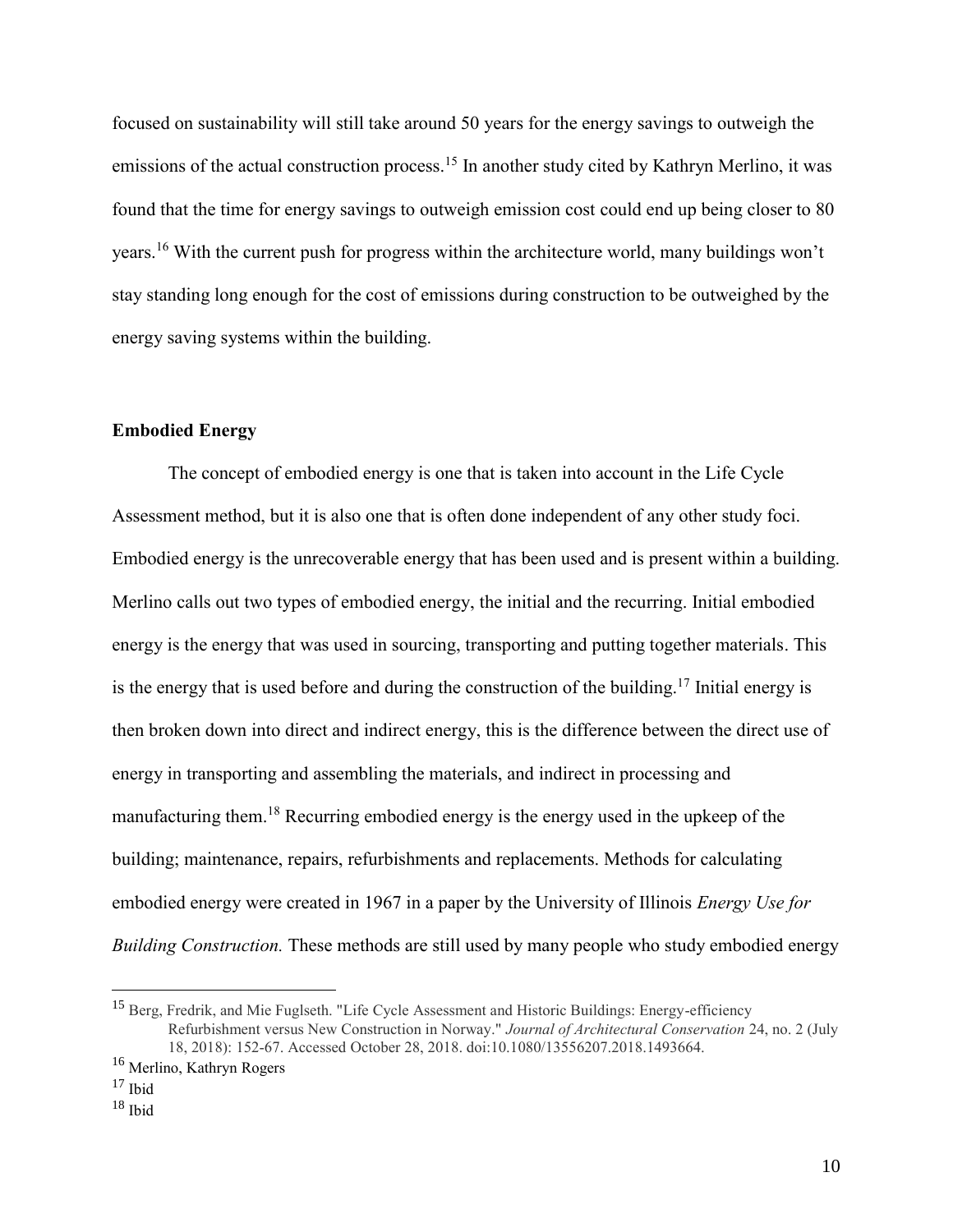today, however the materials are limited to those that were available in 1967. Another paper written by the Advisory Council on Historic Preservation, *Assessing the Energy Conservation Benefits of Historic Preservation; Methods and Examples* provides methods that are more current (1979), and often used. The second article provides three methods for determining embodied energy which take into account the knowledge one has of the building they're studying and of the time they have to perform the study. The three methods are a concept model, survey model and an inventory model. In order to determine the embodied energy of the focal building of this thesis the concept model method will be employed.

#### <span id="page-11-0"></span>**Case Study: The COR Building**

<span id="page-11-1"></span>The focal building of this study was first introduced to me in a design studio last year, where we were prompted to design an office building for City of Roses Disposal and Recycling (COR). I will use the methods above, MODM, MVAT, embodied energy, and a cost analysis to determine the environmental and economic impact of renovating the building. As I am not an engineer, nor will I have contractors out to the site, the renovation estimates will be based on assumptions that I have made, or that are clearly needed. These assumptions and decisions will be clearly explained later in this paper.

#### **COR Building: History and Relevance**

Built in 1959, the office building that is the focus of this study was designed for office workers of a distribution facility. In 2001 the site was purchased by Oregon Recycling Systems (ORS). ORS then brought in machinery such as conveyor belts, drop chutes and metal storage bins that would be used to sort materials in the warehouse. There is no evidence that the office building was altered. In 2015 ORS went out of business leaving the building uninhabited and essentially abandoned until its purchase by current owner City of Roses Disposal and Recycling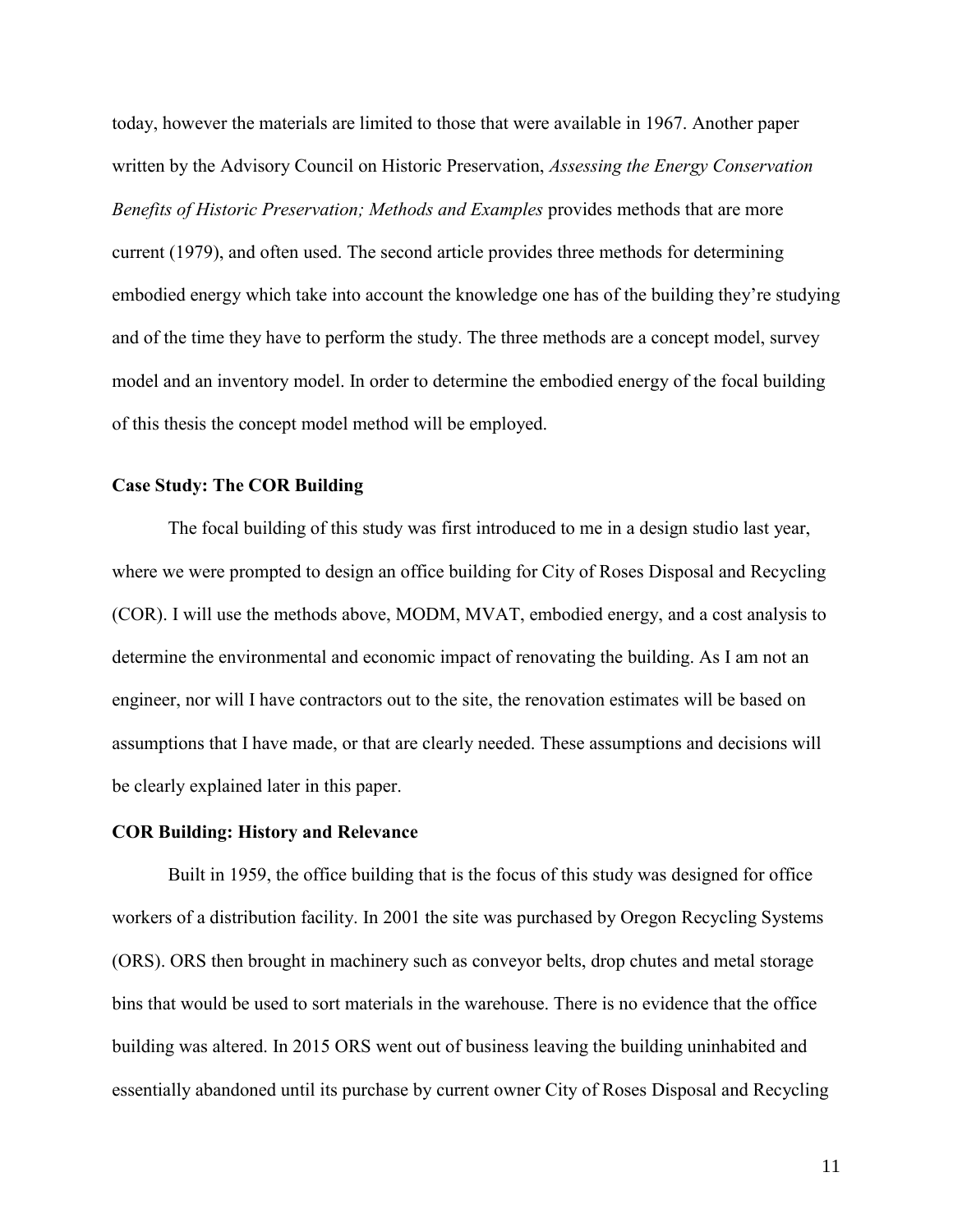(COR) in 2017. "COR is a licensed Material Recovery Facility (MRF) that accepts dry waste and construction & demolition (C&D) debris."<sup>19</sup> COR's values include hiring employees from diverse backgrounds, providing livable wages and leading Portland in 90% waste recovery rates.<sup>20</sup>

| <b>Building System</b> | <b>Specific</b><br><b>Characteristics of</b><br><b>Structure</b>                                                                                                                                                                                                                                    | <b>Material</b><br>Lifespan                                  | <b>Material</b><br>Lifespan<br>Remaining                                        | <b>Updates</b><br>needed                                                |
|------------------------|-----------------------------------------------------------------------------------------------------------------------------------------------------------------------------------------------------------------------------------------------------------------------------------------------------|--------------------------------------------------------------|---------------------------------------------------------------------------------|-------------------------------------------------------------------------|
| <b>Structure</b>       | <b>Wooden Structural</b><br>system with steel<br>columns running 12'<br>apart                                                                                                                                                                                                                       | Wood: 100+<br>Steel: 100+                                    | $40+$                                                                           | None                                                                    |
| <b>Floors</b>          | Plywood floors<br>running on $2x12$<br>girders with poured in<br>place concrete in the<br>basement                                                                                                                                                                                                  | Plywood:<br>100<br>Girders:<br>$100+$<br>Concrete:<br>$100+$ | $40+$                                                                           | None                                                                    |
| <b>Exterior Walls</b>  | Plywood exteriors<br>with wood paneling<br>along the East West<br>and South Facades.<br>Concrete masonry on<br>the first, second, and<br>third floors of the<br>North façade. Poured<br>in place concrete<br>along the walls of the<br>basement, with<br>windows left in above<br>ground locations. | Plywood:<br>$100+$<br>CMU: 100+                              | $40+$<br>however this<br>is limited<br>due to water<br>damage on<br>wood siding | Siding needs to<br>be replaced on<br>East, West, and<br>South facades   |
| <b>Interior Walls</b>  | Interior walls are<br>simple 2x4<br>construction with<br>sheet rocking                                                                                                                                                                                                                              | Wood: 100+                                                   | Wood: $40+$                                                                     | Walls will be<br>moved and<br>modified for<br>better office<br>flow and |

# **Current State of the COR Building**

<sup>&</sup>lt;sup>19</sup> "About." City of Roses Disposal. Accessed February 20, 2019. https://cityofrosesdisposal.com/.

 $20$  Ibid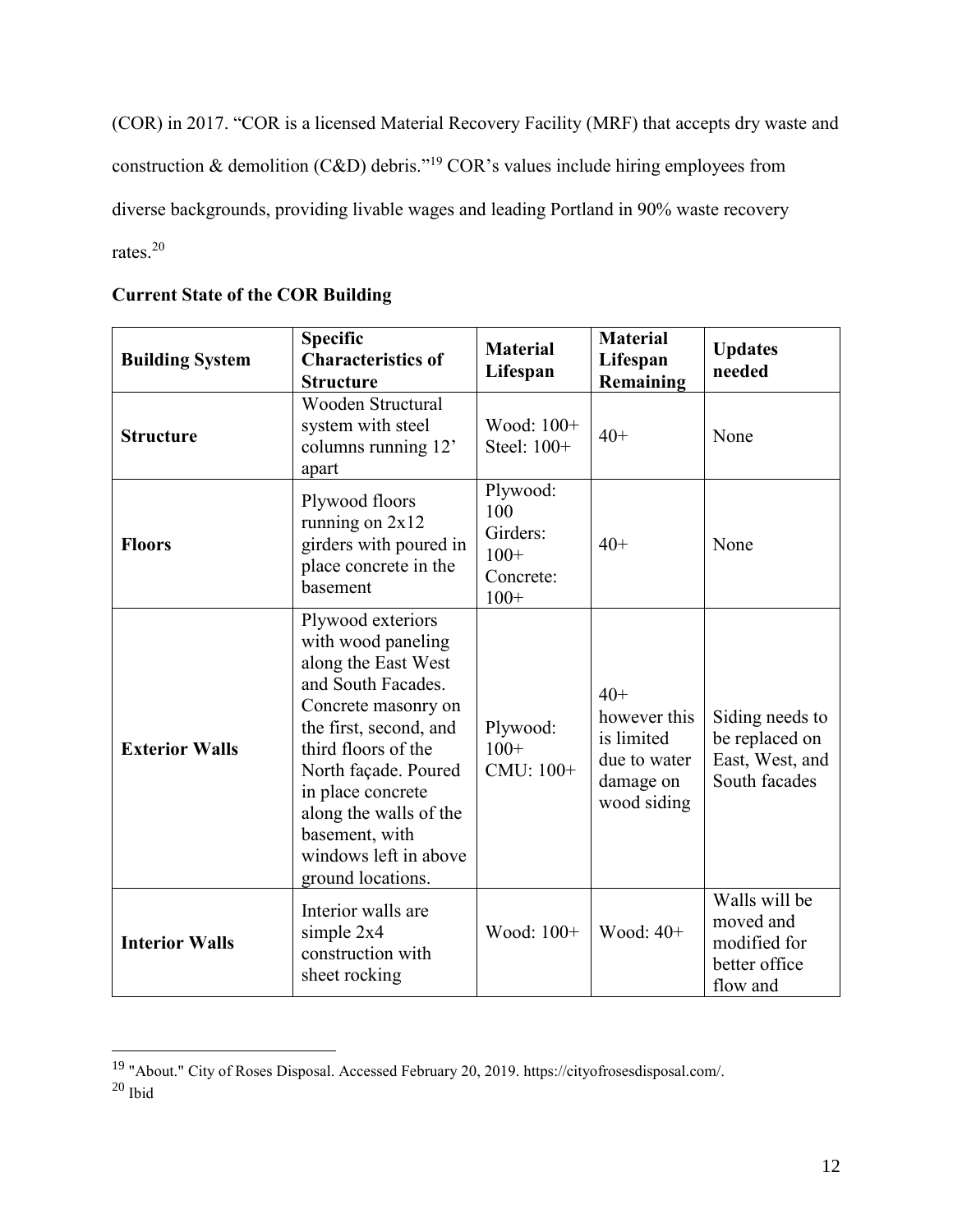|                                       |                                                                                                                                                                                                     |                                         |                                  | overall work<br>environment                    |
|---------------------------------------|-----------------------------------------------------------------------------------------------------------------------------------------------------------------------------------------------------|-----------------------------------------|----------------------------------|------------------------------------------------|
| <b>Windows</b>                        | Aluminum frame<br>windows, with swing<br>out panes                                                                                                                                                  | $15-20$ years                           | Unknown                          | All seem to be<br>in good<br>condition         |
| <b>Roof</b>                           | Flat roof with a 1'<br>parapet                                                                                                                                                                      | Asphalt: 40                             | Already in<br>place for 60       | Likely needs<br>replacement or<br>repairs      |
| <b>Building</b><br><b>Orientation</b> | Length is along the<br>East West orientation,<br>while width is along<br>the North South. The<br>North facing the<br>Recycling facility,<br>with the CMU<br>blocking some of the<br>sound from work | N/A                                     | N/A                              | N/A                                            |
| <b>Flooring</b>                       | Basement is poured in<br>place concrete, while<br>the three floors above<br>have carpeting                                                                                                          | Carpet: $8-10$<br>years                 | Unknown                          | Resurfacing<br>will be needed<br>on all floors |
| <b>Ceilings</b>                       | <b>Acoustical Tile</b><br>Ceiling                                                                                                                                                                   | $40+ (25+)$<br>may contain<br>asbestos) | Already 60<br>years old          | Need full<br>replacement                       |
| <b>Lighting</b>                       | Fluorescent lighting                                                                                                                                                                                | 8,000 to<br>$10,000+$<br>hours          | Unknown                          | Replaced as<br>needed                          |
| <b>Lighting Controls</b>              | Manual                                                                                                                                                                                              | $30+$                                   | Already in<br>place for<br>$60+$ | All still in good<br>condition                 |

# <span id="page-13-0"></span>**Assumptions**

First, I am assuming that the current use of the building will stay the same. The current building is an office, and the owner will want to continue to use it as such. Within that, the floorplans may change some, as the current building has many walls, that may not need to be there for the current owner's usage. However, changes in the walls will not require a large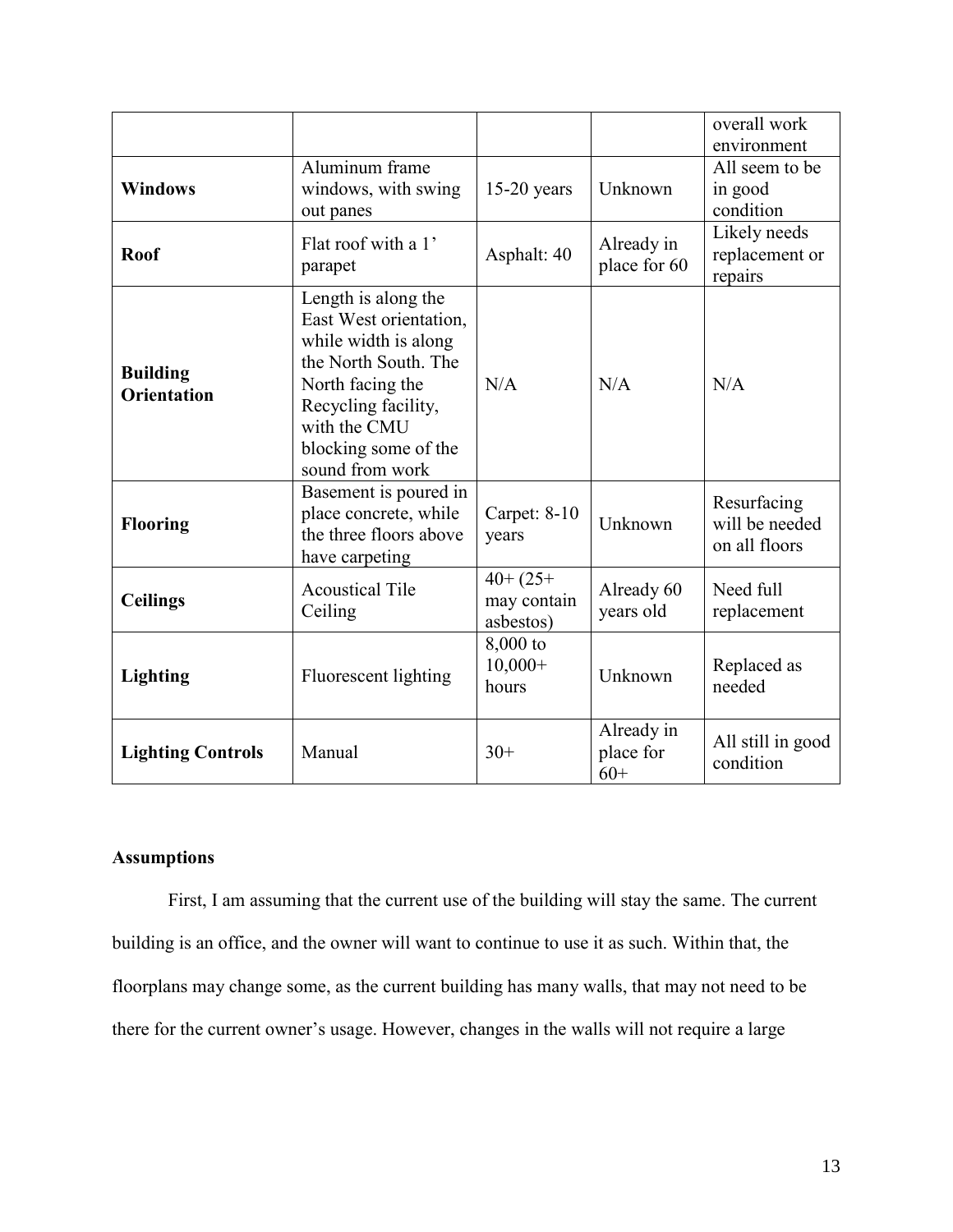amount of work, and can be taken down by the owner, therefore it was not considered within this study.

Secondly, the timber beams, girders, and wall framing that make up the main structure of the building along with the steel columns were found to be in good condition, and therefore the renovations that need to be done are all non-structural and function driven. Within the observations section, portions of the building were found to need fixing or renovation, these include; exterior siding/paneling, wall orientation, roof repairs, resurfacing floors, and ceiling panel replacements.

The last thing to consider for cost of renovation would be code considerations and permitting costs. After consulting with a local professional who is proficient with Portland Building Codes, the following information was found.<sup>21</sup> Using Portland Maps, an online graphic information system (GIS) which includes information about site lines, zoning, assessor information, permitting and other similar information, the site was found to be zoned for General Industrial (IG2), noted as a warehouse.<sup>22</sup> However, for this project we are looking at the office specifically, which is noted as Business Group B within the occupancy type and allowances.<sup>23</sup> Business Group B allows a gross occupancy of  $150<sup>24</sup>$  This means that for every 150 sq. ft. of floor, one person is allowed, meaning that in the 11,232 sq. ft. of space, the max occupancy is 75 people. This also tells us that each story in the building should have a minimum of two exits, and

<sup>21</sup> "Code Analysis." E-mail to Jeshua De Jongh. February 18, 2019.

<sup>22</sup> "PortlandMaps." PortlandMaps. Accessed February 20, 2019. https://www.portlandmaps.com/.

<sup>&</sup>lt;sup>23</sup> International Code Council. "CHAPTER 3O CCUPANCY CLASSIFICATION AND USE ." CHAPTER 11 [RE] ENERGY EFFICIENCY | 2012 International Residential Code | ICC PublicACCESS. Accessed February 25, 2019. https://codes.iccsafe.org/content/IBC2018/chapter-3-occupancy-classification-and-use.

<sup>&</sup>lt;sup>24</sup> Icc. "CHAPTER 10 MEANS OF EGRESS ." CHAPTER 11 [RE] ENERGY EFFICIENCY | 2012 International Residential Code | ICC PublicACCESS. August 2017. Accessed February 25, 2019. https://codes.iccsafe.org/content/IBC2018/chapter-10-means-of-egress.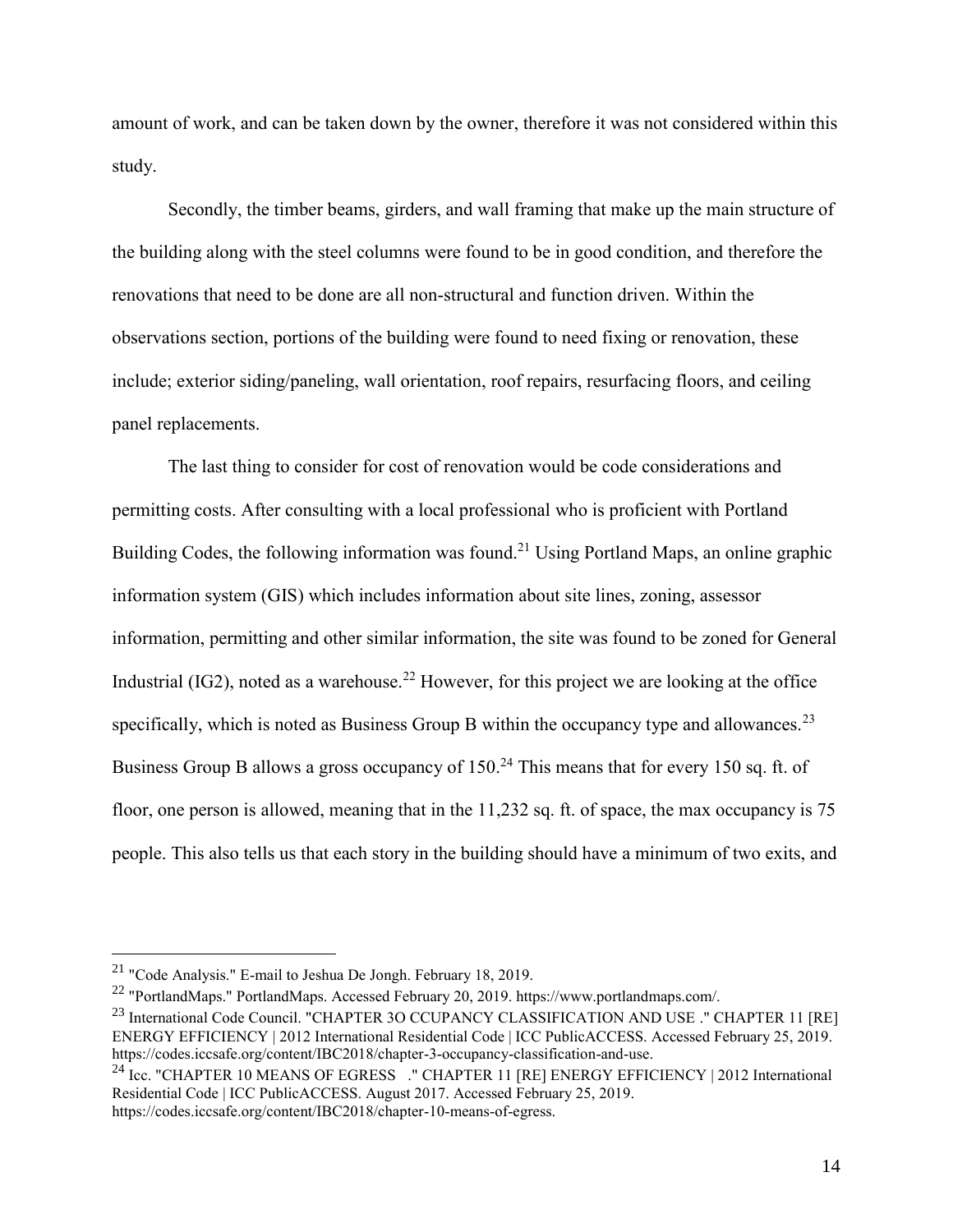that these exits should be at most  $75'$  from any place in the building.<sup>25</sup> Within this chapter the plumbing requirements are also noted. For a business with 75 occupants, two bathrooms for both males and females are required, each one must also hold 3 toilets/urinals. Permits for plumbing and electric have already been acquired. Knowing that the toilets that already exist meet code requirements, and that permits for updates have already been acquired, this paper will not include those in the cost estimate. Within this study, and knowing from previous visits, an assumption was be made that these code restrictions have all been met by the building as it currently stands, and therefore the floorplan won't need modification.

# <span id="page-15-0"></span>**Evaluation Methods**

#### <span id="page-15-1"></span>**MODM**

The Multi-Objective Decision Making method has 5 main concerns; the state of the building, construction, organization or original purpose, state of materials, and if the cost to modify the building is justified by the use. In order to determine these values, these concerns are weighted against 5 values: historic value; cultural value and artistic value; technological value; scenic and contextual value; and social context.

For this thesis, the values for each concern and attribute was assigned by the author according to the relevance to the known site, from 0-1.

| Concern/Attribute    | Value |
|----------------------|-------|
| State of Building    | .75   |
| Construction         | .75   |
| Organization/purpose |       |

<sup>25</sup> ibid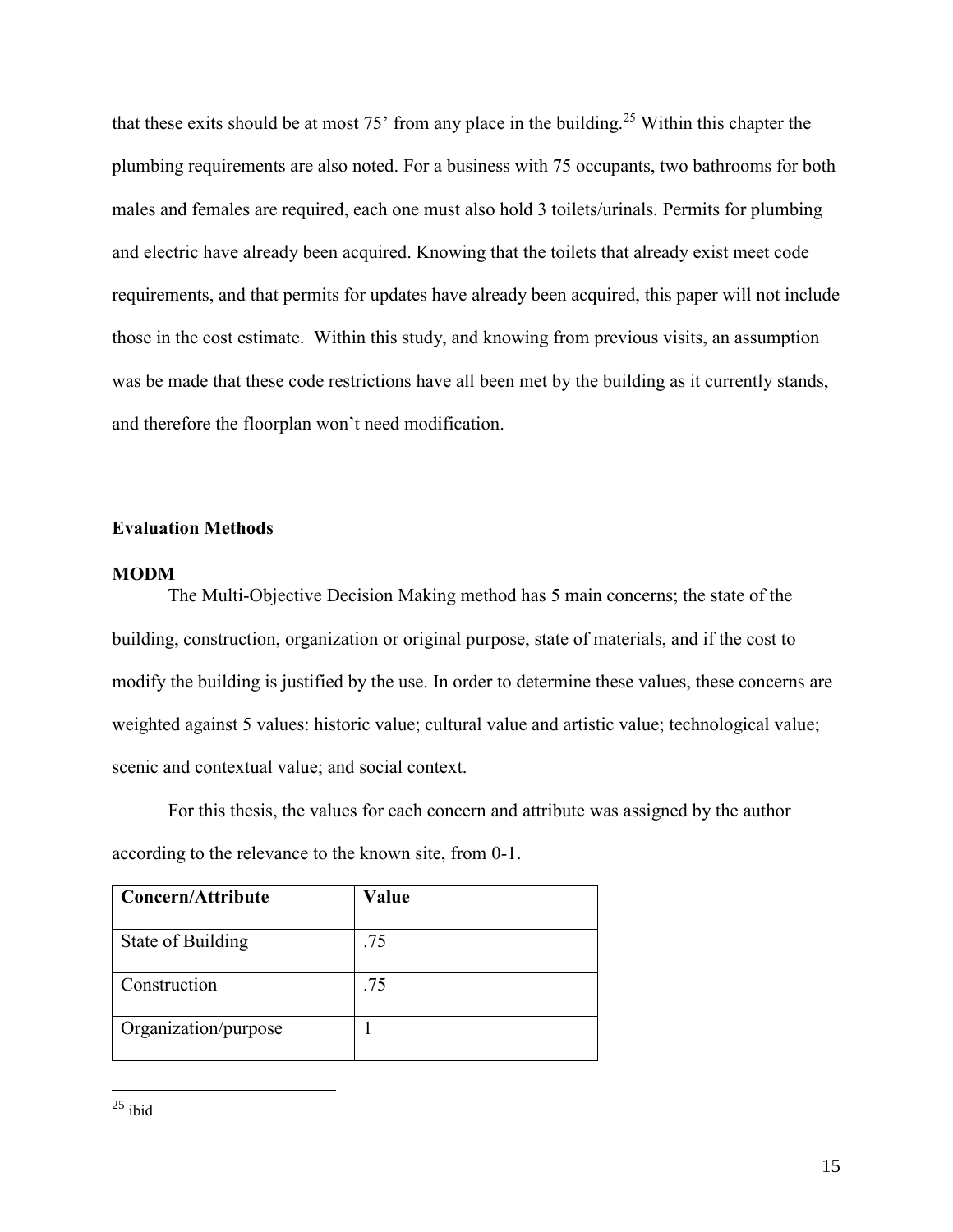| <b>State of Materials</b>    | .25            |
|------------------------------|----------------|
| Cost vs Use                  | .75            |
| <b>Concern Average</b>       | .7             |
| Historic                     | $\theta$       |
| <b>Cultural and Artistic</b> | $\overline{0}$ |
| Technological                | $\overline{0}$ |
| Scenic/Contextual            | $\overline{0}$ |
| Social                       | $\theta$       |
| <b>Attribute Average</b>     | $\overline{0}$ |
| <b>Overall Average</b>       | .35            |
| (Concern+Attribute)          |                |

The value of the building itself is .7 when not considering the attributes that they were weighed against for this study. This means that without considering the context of the building, the structure itself still holds value. However, if as is often done when determining value of existing buildings, we only consider the attributes we find to be most important, the building only holds no value. For the sake of this thesis, the results of applying the MODM shows that existing buildings can hold value, even if they aren't historically or culturally significant.

# <span id="page-16-0"></span>**MVAT**

Within the Multi-Value Attribute Theory the authors looked at quality of context, economic activities, flexibility, accessibility, conservation level, and cultural significance. The values for this study were also determined on a scale from 0-1 by the author of this thesis.

| <b>Attribute</b> | Value |
|------------------|-------|
| Context          |       |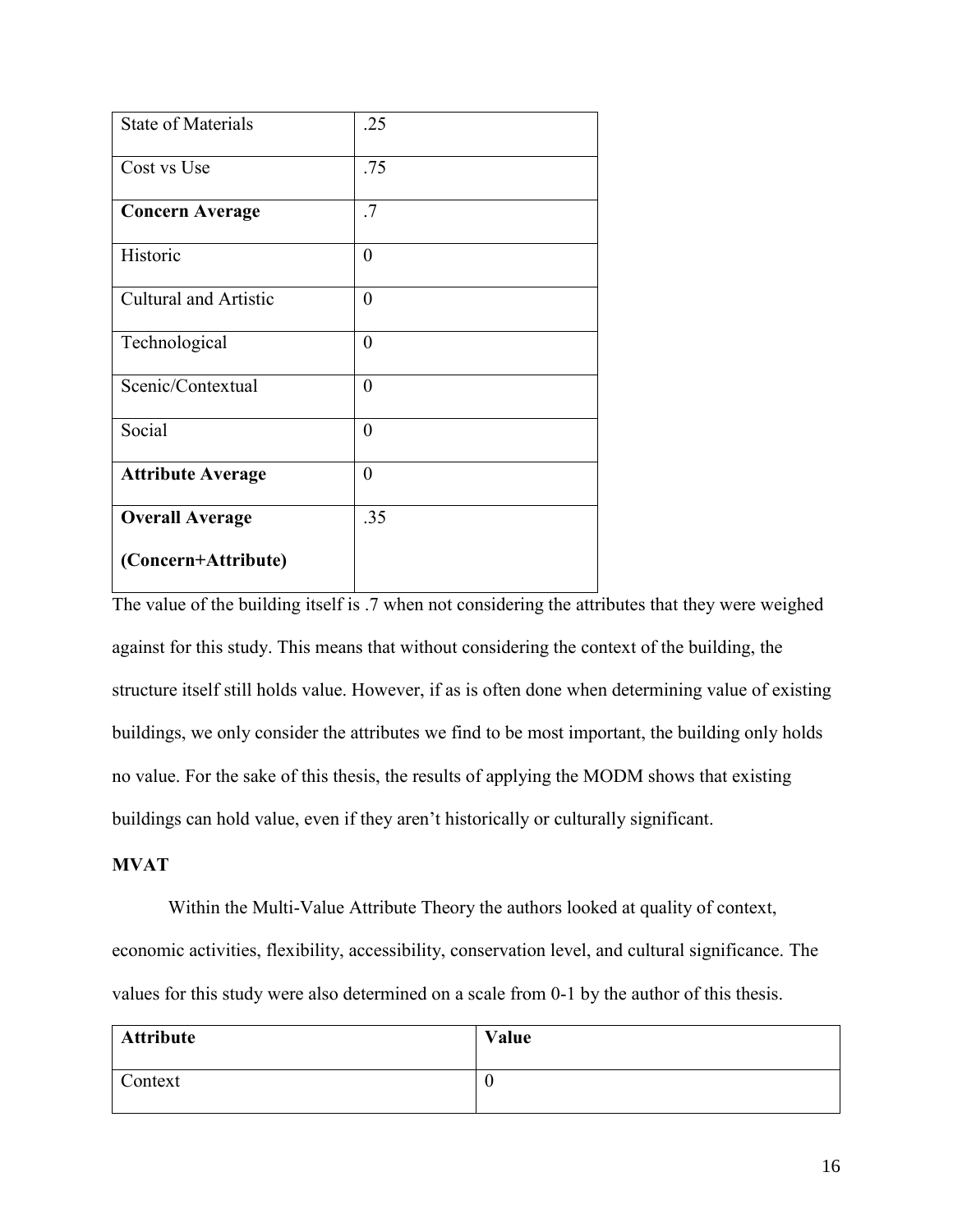| Economy               | .5             |
|-----------------------|----------------|
| Flexibility           | .75            |
|                       |                |
| Accessibility         | .75            |
|                       |                |
| Conservation          | $\overline{0}$ |
|                       |                |
| Cultural Significance | $\overline{0}$ |
|                       |                |
| Overall               | .33            |
|                       |                |

For this study, the value of the structure itself isn't heavily weighted, therefore the value of the overall building is much lower than in the MODM method.

# <span id="page-17-0"></span>**Life Cycle Assessment**

Life Cycle Assessments take into consideration many aspects of a building's environmental and economic costs. For this thesis the cost to repair/renovate the building and the embodied energy costs will be considered. However, there are many other aspects to a Life Cycle Assessment that will not be taken into consideration.

# <span id="page-17-1"></span>**Building Systems**

<span id="page-17-2"></span>



The roof of the building is generally in good shape, however there is some pooling, and some moss growth, which will likely result in repairs or drainage modifications. The roof is currently covered with asphalt rolls, which run at \$39.97/roll, at Lowes based on the damage on the roof, it seems that only the North corners will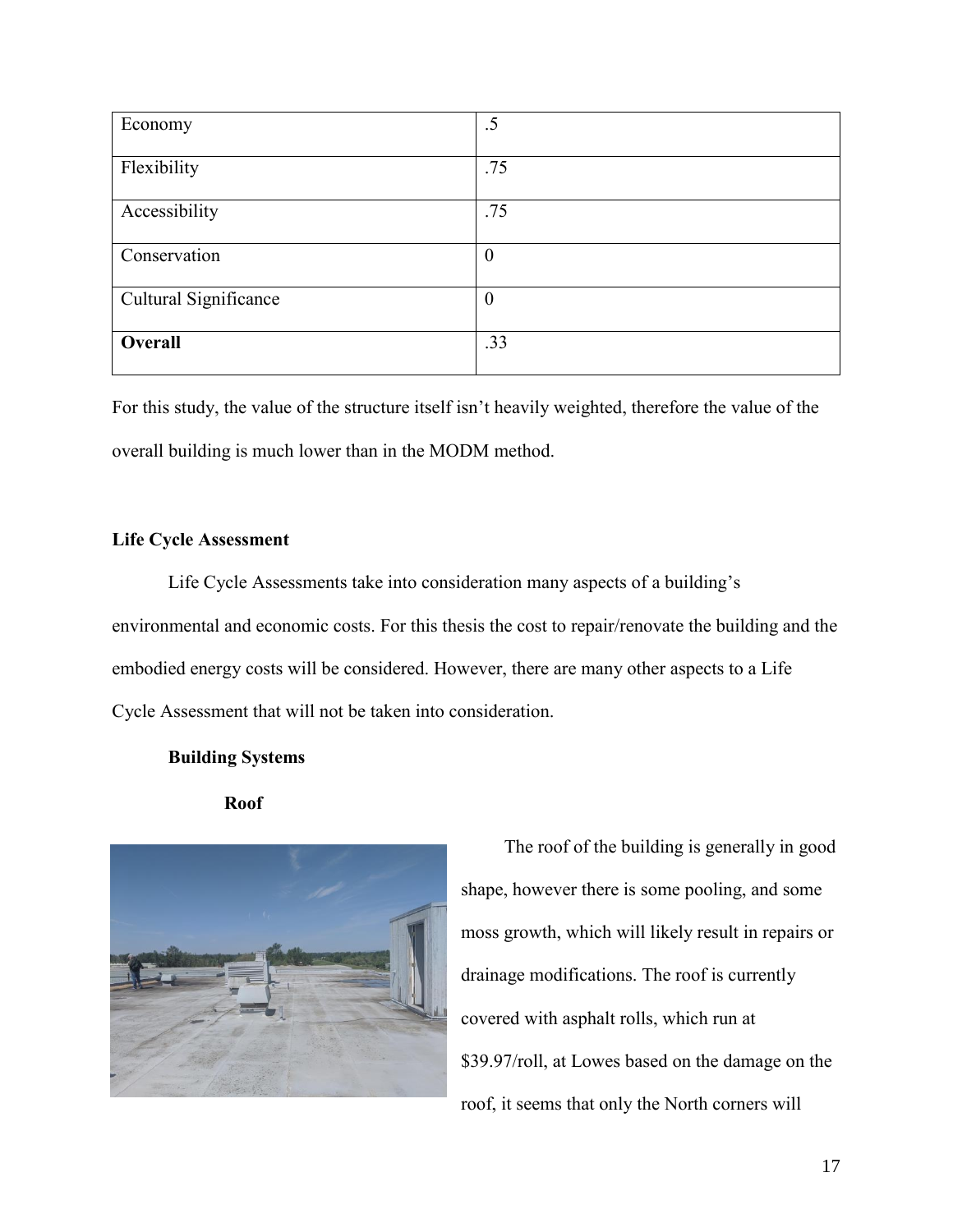need replacing, estimated to be about 4 rolls, totaling \$159.88.<sup>26</sup> Due to the pooling it can be assumed that there are likely some support beams that would also need replacing, each  $2"x12"x16'$  beam costing \$20.95.<sup>27</sup> The beams would need to span a 40'x20' space, which would require 38 boards costing \$796.10. Estimating the total material cost of roof repair to be \$1752.08 without consideration for labor. However, if it was found by an inspector that the entire roof surface needed replacement, estimates were also sought out. Quoted from Dr. Roof Inc. the material and labor would range from \$3,750-\$15,000.<sup>28</sup> Cascade United quoted the roofing cost at \$28,000-\$38,000.<sup>29</sup>

# <span id="page-18-0"></span>**Flooring**



 $\overline{a}$ 

Each of the three floors of the office needs reflooring, the basement floors have unfinished tiling, and the upper floors have partial carpeting, where some of it has already been removed. Due to the proximity to the facilities, the regularity of people coming in with dirty work boots will likely happen more often than not, therefore, marmoleum flooring was chosen as a sustainable and hard-wearing

flooring option. The flooring has all been torn out by the current owner, so prep and installation are all that is needed. Depending on the state of the underlayment of the flooring the cost of installation will be different.

<sup>26</sup> "Shasta White Roll Roofing." Lowes Home Improvement. Accessed February 15, 2019.

https://www.lowes.com/pd/Owens-Corning-3-ft-W-x-36-ft-L-100-sq-ft-Shasta-White-Roll-Roofing/3005563.  $27$  "Douglas Fir Lumber." Lowes Home Improvement. Accessed February 15, 2019.

https://www.lowes.com/pd/Top-Choice-2-x-12-x-16-ft-Douglas-Fir-Lumber-Common-1-562-in-x-11-5-in-x-16-ft-Actual/1000009796.

 $^{28}$  "Roof – Dr. Roof Inc." Telephone interview by author. February 15, 2019.

<sup>&</sup>lt;sup>29</sup> "Roof – Cascade United." Telephone interview by author. February 15, 2019.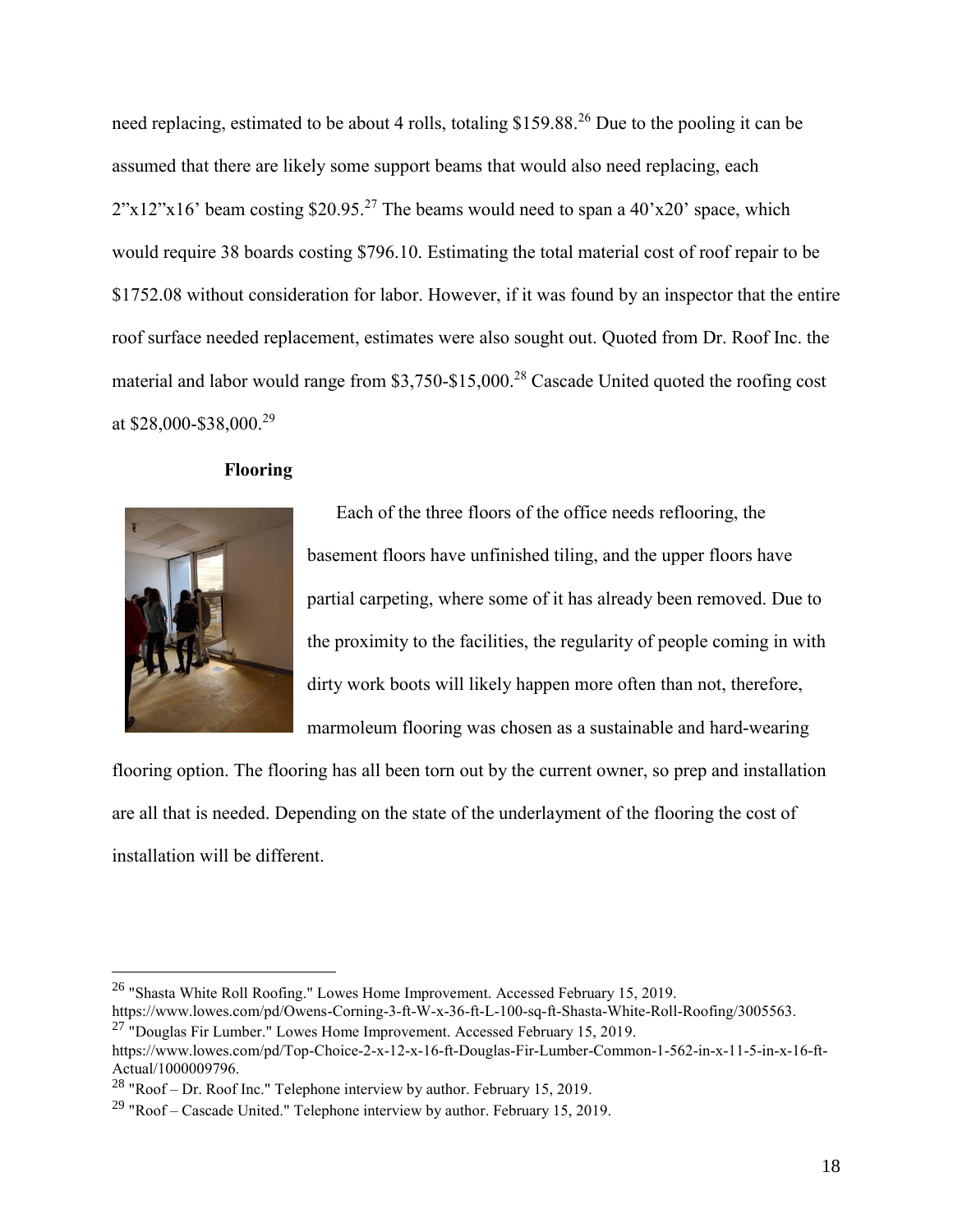I received quotes from three flooring companies, Classique Floors, Floor Factors and Linoleum City.

Quoted by Classique Floors using sheets to prep the floors, each sheet being 3'x5', \$70 for labor and \$45 for material per sheet, totaling in \$115 per sheet. To cover all three floors it would take 748.8 sheets costing \$86,112. Cost of installation was quoted at \$5.50/yard for material and \$24/yard for labor, totaling in at \$36,816. A final quote of \$122,928 from Classique Floors.<sup>30</sup>

Quoted by Floor Factors using a skim coat for basic prep at \$.75/sf it would cost a total of \$8,424. They estimated marmoleum at \$33.20/sy totaling \$41,433.00. Adhesive was quoted at \$143/4 gallon pail and required approximately 23 pails to cover all three floors, totaling \$3,289. Labor was quoted at 400 hours which would cost \$36,000. With material, adhesive, labor and prep, the total from Floor Factor is \$89,146.<sup>31</sup>

Quoted by Linoleum City, without details, totaling \$80,000.<sup>32</sup>



 $\overline{a}$ 

<span id="page-19-0"></span>**Siding**

The current building has wooden siding, which has a life span of 20 years, however in renovating a longer lasting material would be chosen, so for the sake of the study, cost for fiber cement siding, which has a lifespan of 100+ years, was found. The exterior of the building is

 $30$  "Flooring – Classique Floors" Telephone interview by author. February 15, 2019.

<sup>31</sup> "Flooring – Floor Factor." Telephone interview by author. February 15, 2019.

 $32$  "Flooring – Linoleum City" Telephone interview by author. February 15, 2019.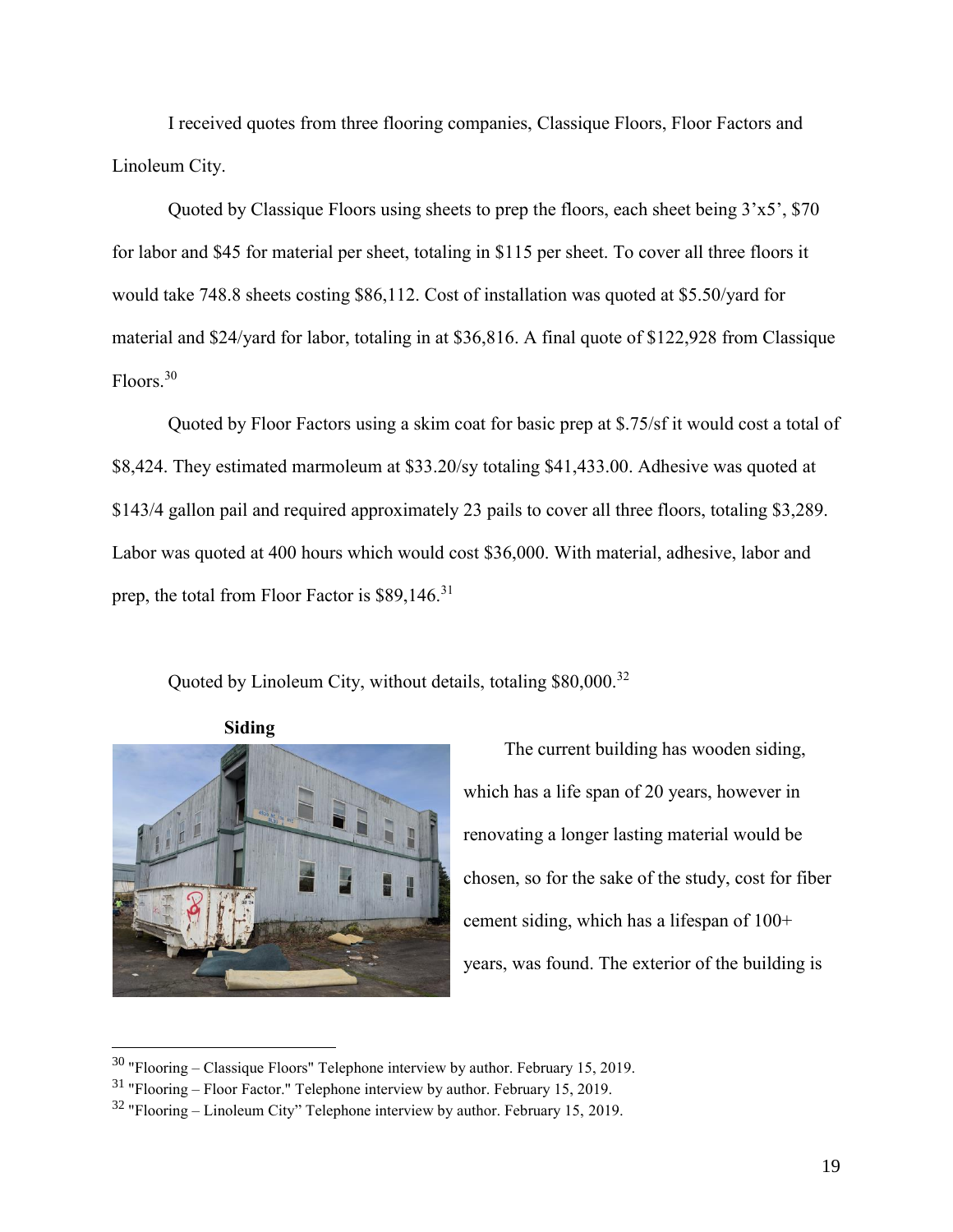approximately 9,580 square feet. In order to remove the siding a local company, NW Commercial Exterior quoted it at 1.65/sf, which would total at \$15,800.<sup>33</sup> An online pricing found for the Portland area provided a range of \$12,698-30,925 for removal<sup>34</sup>. Based on the information provided by the contractor in Portland, the higher cost of removal may be due to dry rot repair if it were to be found when removing the original siding. Cost for labor and material for the fiber cement panels was estimated to be  $$10/sf$  by KVN Construction<sup>35</sup>, and  $$9.80/sf$  by NW commercial exterior, meaning that cost for material and labor would be around \$85,262. And total cost to reside the building would be \$101,062. The online estimate gave a labor cost of \$30,160 and material cost of \$54, 643, totaling \$84,803. Making the total for the online estimate approximately  $$106,615.^{36}$ 



 $\overline{a}$ 

### <span id="page-20-0"></span>**Ceiling Tiles**

The entire building has gridding done for 2'X4' ceiling panels, however many of them are missing, or damaged. Because of this, new tiling estimates were found for the entire building, using an estimated square footage of 11,232. If the panels were replaced with a comparable material, each panel would cost around \$.57, totaling in \$6,419. If instead it was decided that a more sophisticated/esthetically

pleasing panel would replace them, they would range at around \$1.00/sf totaling in about  $$11,232$  to retile the whole ceiling.<sup>37</sup>

<sup>33</sup> "Siding - NW Commercial." Telephone interview by author. February 15, 2019.

<sup>&</sup>lt;sup>34</sup> "Cost to Install Fiber Cement Siding." Homewyse. Accessed February 15, 2019.

https://www.homewyse.com/services/cost\_to\_install\_fiber\_cement\_siding.html.

 $35$  "Siding – KVN Construction." Telephone interview by author. February 15, 2019. <sup>36</sup> ibid

<sup>37</sup> "Aristocrat Ceiling Panels." Ceilume. December 10, 2017. Accessed February 15, 2019. https://www.ceilume.com/panels/Aristocrat/White/.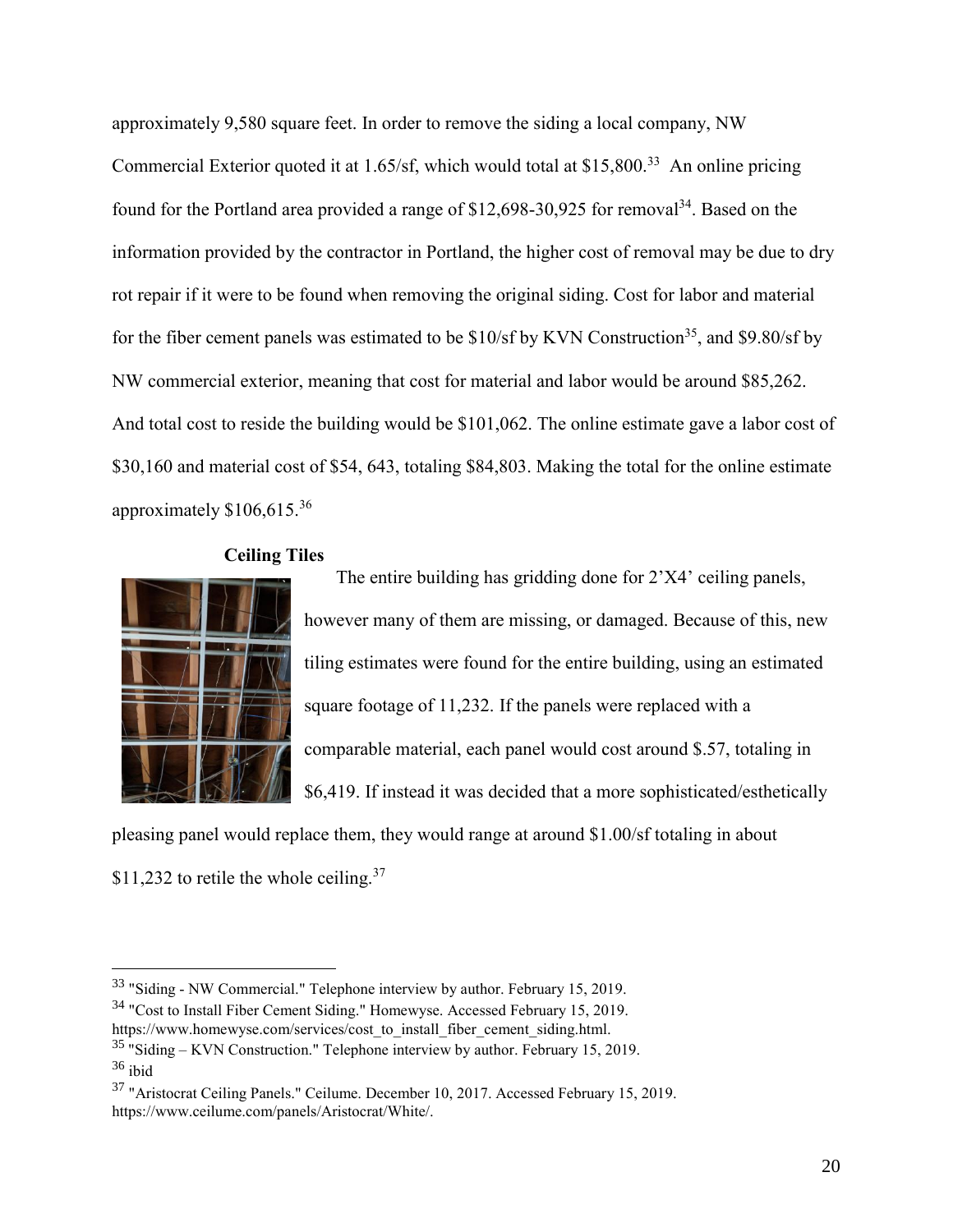# <span id="page-21-0"></span>**Elevator**



The current building already contains two means of egress, and bathrooms that meet code. However, the elevator needs to be updated from a service elevator to an elevator that can transport people, and a kitchenette needs to be updated in the basement to meet the needs of the user. Installing a new elevator was estimated at \$20,000-\$28,000 as a national average for a two to three story building by Reference.<sup>38</sup>

According to Fixr the cost for the elevator and installation ranges from \$30,000-\$50,000 depending on the location of the mechanical room, and number of stories. Due to the fact that the current mechanical room is separate, but close to the elevator, and that it is a three-story building, it is likely that the estimate for this building would be in the  $$40,000$ - $$50,000$  range.<sup>39</sup>

### <span id="page-21-1"></span>**Insulation**

 $\overline{a}$ 

The insulation for the exterior of the building needs to be updated and would be done simultaneously with the exterior siding. Given an exterior of 9,580 sq ft an estimate for exterior insulation using batts was acquired totaling at \$13,344.74, without labor.<sup>40</sup> This includes the cost of 124 pink insulation batts, 300 sheets of 4x8 drywall, 6 boxes of drywalls screws, and 100 gallons of drywall joint compound. For interior wall insulation for bathrooms, conference rooms, and two private offices the cost of insulation and walls was estimated at \$6,215.03. This includes 52 batts of insulation, 143 sheets of drywall, 2 boxes of drywall screws, 48 gallons of drywall

<sup>38</sup> "How Much Does a Commercial Elevator Cost?" Reference. 2019. Accessed February 20, 2019. https://www.reference.com/business-finance/much-commercial-elevator-cost-90a21afdb7cd32c4.

<sup>&</sup>lt;sup>39</sup> "Cost to Install an Elevator - Estimates and Prices at Fixr." Fixr. September 20, 2016. Accessed February 20, 2019. https://www.fixr.com/costs/elevator-installation.

<sup>&</sup>lt;sup>40</sup> "Calculator: Walls." Owens Corning Roofing and Insulation Products at The Home Depot. Accessed February 20, 2019. http://homedepot.owenscorning.com/insulation/helpful-resources/shopping-tools/insulationcalculator/project/325deacf-b085-4c3d-9932-d03a91bb564e/#results.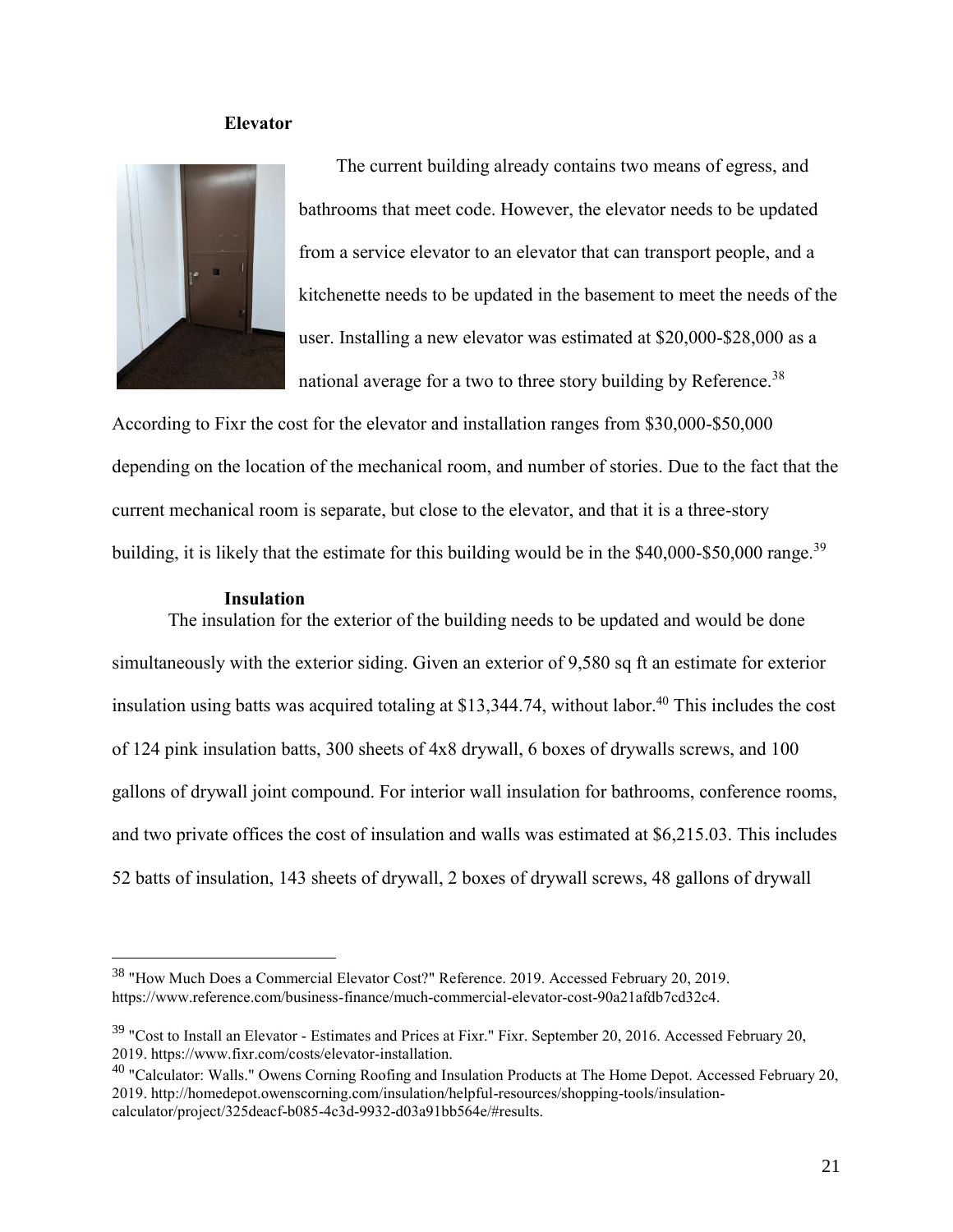joint compound and 6 rolls of drywall tape.<sup>41</sup> Cost of labor generally is 30% of what the cost of material is and is therefore estimated at \$3,911.95. Making the total cost for installing the most vital walls and insulation \$23,504.31.

| <b>Building System</b>     | <b>Business Quoted</b><br>From | Quote                       | <b>Average/Total</b> |
|----------------------------|--------------------------------|-----------------------------|----------------------|
| Roof                       | Dr. Roof Inc.                  | \$3,750-\$15,000            |                      |
|                            | Cascade United                 | \$28,000-\$38,000           | \$17,812.50          |
|                            | Lowes                          | 1,752.08 w/o Labor          |                      |
|                            |                                | Prep Sheets $(3'x5')$       |                      |
|                            |                                | \$70/sheet (labor)          |                      |
|                            |                                | \$45/sheet (material)       |                      |
| Flooring                   | Classique Floors               | Marmoleum                   |                      |
| Graphite Marmoleum         |                                | \$5.50/yard (material)      |                      |
|                            |                                | \$24/yard (labor)           |                      |
|                            |                                | <b>Total: \$122,928</b>     |                      |
|                            | Linoleum City                  | \$80,000                    |                      |
|                            |                                | \$33.20/sy (material)       |                      |
|                            |                                | \$143/pail (adhesive)       |                      |
|                            | <b>Floor Factors</b>           | \$50/h (labor)              | \$97,358             |
|                            |                                | $$.75/sf$ (prep)            |                      |
|                            |                                | Total: 89,146.00            |                      |
| <b>Exterior Material</b>   |                                | \$10/sf (material+labor)    |                      |
| <b>Fiber Cement Panels</b> | <b>KVN</b> Construction        | <b>Total: 95,800</b>        |                      |
|                            |                                | \$1.65/sf (removal)         |                      |
|                            |                                | \$9.80/sf (material+labor)  |                      |
|                            | NW Commercial                  | <b>Total: \$109,691</b>     |                      |
|                            | Exteriors                      | (minus removal)<br>\$93,884 |                      |
|                            |                                | \$30,160 (labor)            |                      |
|                            | HomeWyse                       | \$54,643 (material)         | \$91,495.67          |
|                            |                                | <b>Total: \$84,803</b>      |                      |
|                            |                                | \$.57/tile (standard        |                      |
| Ceiling Tiles              | Lowes                          | material)                   |                      |
|                            |                                | <b>Total: 6,419</b>         |                      |
|                            |                                | \$1.00/sf (higher quality)  |                      |
|                            | Celliume                       | <b>Total: \$11,232</b>      | \$8,825.5            |
| Elevator                   | Reference                      | \$28,000-\$38,000           |                      |
|                            | Fixr                           | \$40,000-\$50,000           | \$39,000             |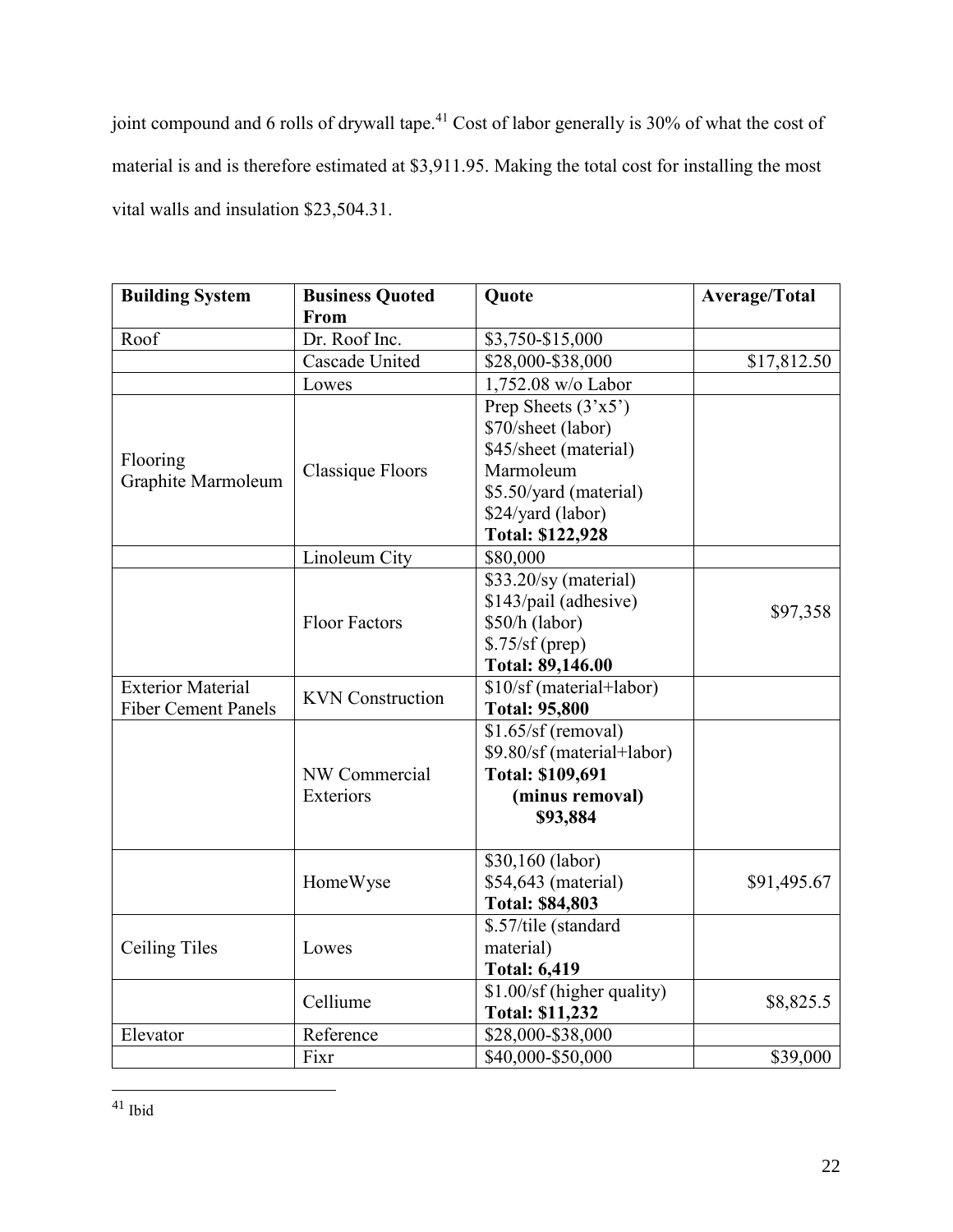| Insulation                          | Owens Corning +<br>Home Depot | <b>Exterior</b> walls:<br>\$13,344.74 (material)<br>$$2,668.95$ (labor)<br>Interior walls:<br>\$6,215.03 (material)<br>$$1,243.00$ (labor) | \$23,471.73  |
|-------------------------------------|-------------------------------|--------------------------------------------------------------------------------------------------------------------------------------------|--------------|
|                                     |                               |                                                                                                                                            | \$277,963.40 |
| Additional<br>unaccounted for costs |                               | $30\% = 83,389.02$                                                                                                                         | \$361,352.42 |

# <span id="page-23-0"></span>**Embodied Energy**

Using the concept model method outlined in the article *Assessing the Energy* 

*Conservation Benefits of Historic Preservation* embodied energy of the existing building will be determined as follows. This article uses Btu's or British Thermal Units to measure embodied energy. Btu's are traditional units of heat, which is the amount of energy required to raise the temperature of water by one degree Fahrenheit.

Initial embodied energy in materials used in the initial build – building type: Office

| <b>Embodied</b><br>Energy<br><b>Investment</b> | =   | <b>Gross Floor Area of Existing</b><br><b>Building</b> | X | <b>Invested Energy per</b><br>square foot specific to the<br>building type from Exhibit |
|------------------------------------------------|-----|--------------------------------------------------------|---|-----------------------------------------------------------------------------------------|
|                                                |     | 11,232 sq. ft.                                         | X | $1,640$ MBtu/sq. ft.                                                                    |
|                                                | $=$ | 18,420,480 MBtu                                        |   |                                                                                         |

Initial embodied energy in materials used in the initial build according to construction type: light

(wood frame)

| <b>Embodied</b><br><b>Energy</b><br>Investment in<br><b>Renovated</b><br><b>Buildings</b> | $=$ | Gross<br><b>Floor Area</b><br>of Existing<br><b>Building</b> | $\mathbf{X}$ | <b>Invested energy</b><br>per sq. ft.<br>specific to the<br>building type<br>from Exhibit 1 | $\mathbf{X}$ | <b>Fraction of materials and</b><br>construction of the existing<br>historic building that is<br>being replaced or added in<br>the renovation process. |
|-------------------------------------------------------------------------------------------|-----|--------------------------------------------------------------|--------------|---------------------------------------------------------------------------------------------|--------------|--------------------------------------------------------------------------------------------------------------------------------------------------------|
|-------------------------------------------------------------------------------------------|-----|--------------------------------------------------------------|--------------|---------------------------------------------------------------------------------------------|--------------|--------------------------------------------------------------------------------------------------------------------------------------------------------|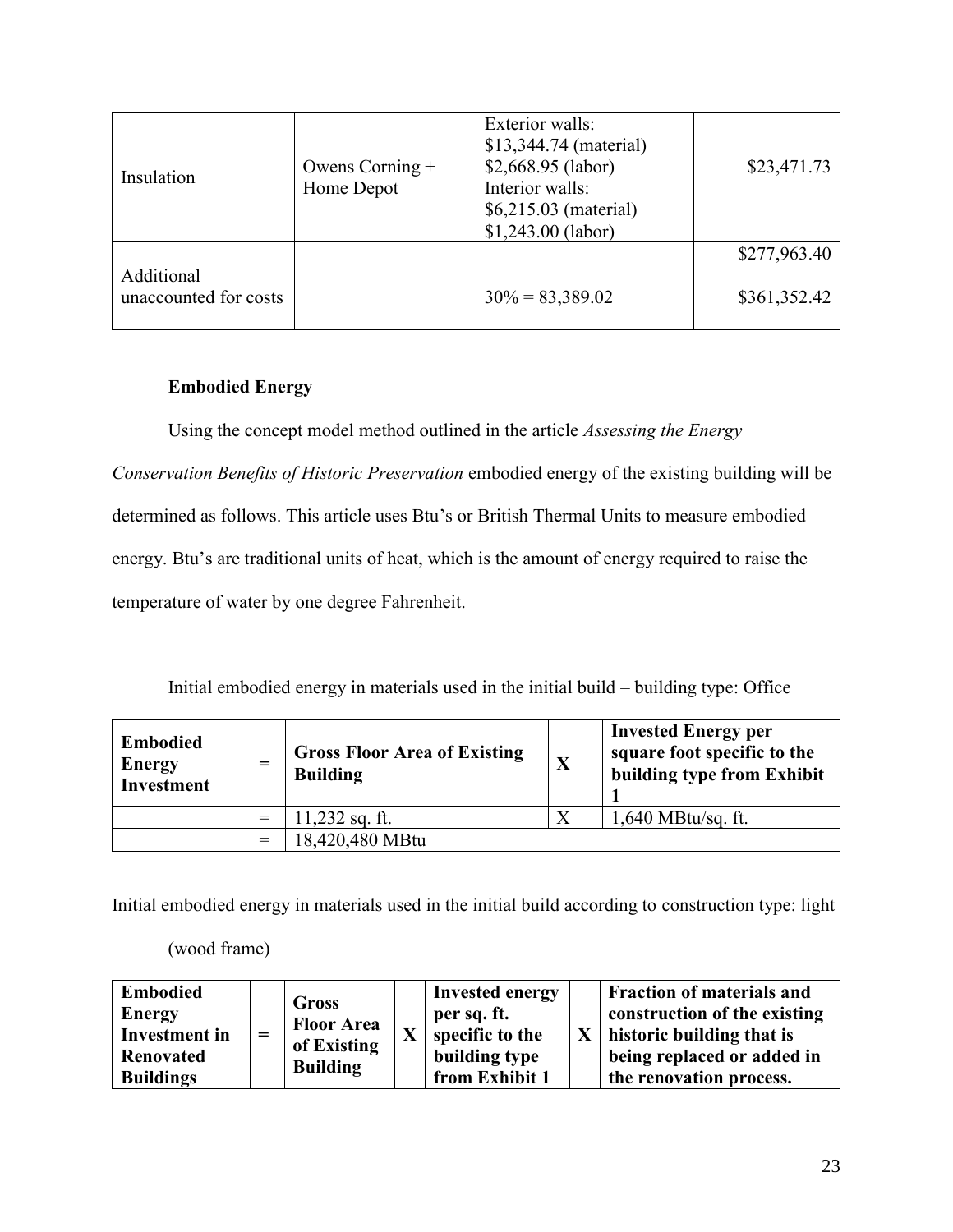| $\overline{\phantom{a}}$ | 11,232 sq.<br>ft. | $\mathbf v$<br>$\Lambda$ | $3,100$ Btu/sq. ft. | X | 2/3 |
|--------------------------|-------------------|--------------------------|---------------------|---|-----|
| $=$                      | 23,189,587.20 Btu |                          |                     |   |     |

Initial building embodied energy total: 20,739,438 MBtu's

| Annual<br>Operational<br><b>Energy</b> in<br><b>Renovated</b><br><b>Buildings</b><br>(recurring) | $=$ | Gross<br><b>Floor Area</b><br>of Existing<br><b>Building</b> | X       | <b>Energy</b><br>consumption in<br>buildings of<br>similar type in<br>the same<br>climatic region,<br>1975 levels,<br><b>Exhibit 3</b> | X | <b>Multiplier representing the</b><br>extent to which renovations<br>may be expected to make<br>the existing building energy<br>consumption equivalent to<br>new buildings. |  |
|--------------------------------------------------------------------------------------------------|-----|--------------------------------------------------------------|---------|----------------------------------------------------------------------------------------------------------------------------------------|---|-----------------------------------------------------------------------------------------------------------------------------------------------------------------------------|--|
|                                                                                                  | $=$ | $11,232$ sq.<br>ft.                                          | $\rm X$ | 65 MBtu/sq. ft.                                                                                                                        | X | 1.25                                                                                                                                                                        |  |
|                                                                                                  | $=$ | 912,600 MBtu                                                 |         |                                                                                                                                        |   |                                                                                                                                                                             |  |

Total Embodied energy initial and renovated for one year: 21,652,038 MBtu. After forty years it would be 57,243,438 MBtu's.



# <span id="page-24-0"></span>**New Construction**

# <span id="page-24-1"></span>**Cost**

 $\overline{a}$ 

The cost to build new, according to Jones Lang LaSalle (JLL) based on a national

average, the cost to build an office of the same size would be over \$2,200,000, at \$196.49/sq. ft.

<sup>42</sup> In a journal entry focused on cost of construction per sq. ft. Portland was found to range from

<sup>&</sup>lt;sup>42</sup> Burns, Todd. "The True Cost of Building Your Office Is Not as High as You Think." JLL. Accessed February 20, 2019. https://www.officerenew.com/tips-and-trends/process/average-office-fit-out-costs/.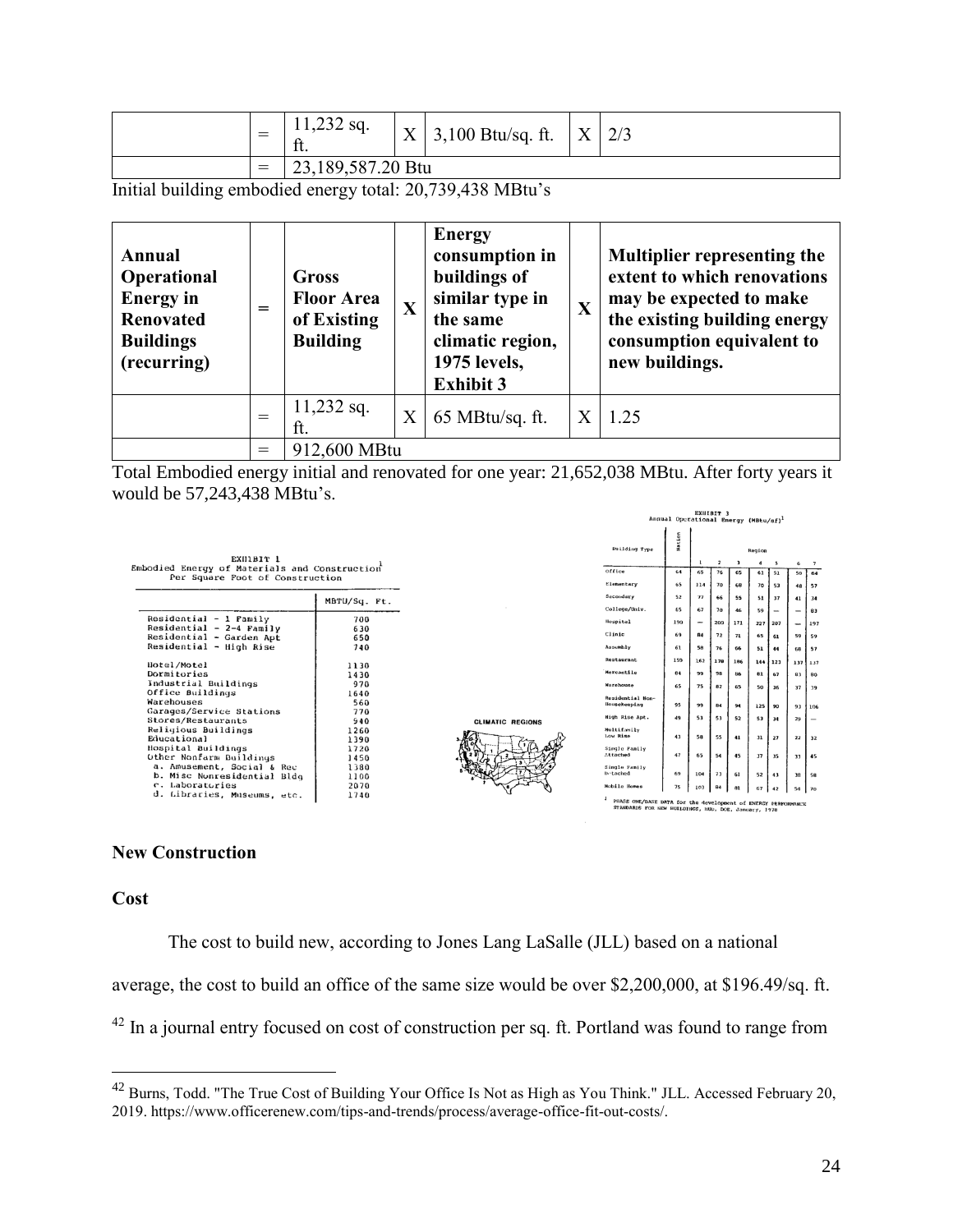\$165-\$220, averaging at \$192.50/sq. ft. totaling \$2,162,160 for an office of the same size as the one in this study.<sup>43</sup>

# <span id="page-25-0"></span>**Embodied Energy**

Using the same article as with the renovated building the embodied energy of a newly constructed building was determined as follows.

| <b>Demolition</b><br><b>Energy for</b><br><b>Existing</b><br><b>Buildings</b>                  | $=$ | <b>Gross Floor Area of Existing</b><br><b>Building</b> | X            | Demolition energy of<br>materials per sq. ft. of<br>construction for buildings<br>of similar size and<br>construction type, Exhibit<br>2 |
|------------------------------------------------------------------------------------------------|-----|--------------------------------------------------------|--------------|------------------------------------------------------------------------------------------------------------------------------------------|
|                                                                                                | $=$ | 11,232 sq. ft.                                         | X            | 3,100 Btu/sq. ft.                                                                                                                        |
|                                                                                                | $=$ |                                                        |              | 34,819,200 Btu                                                                                                                           |
| <b>Embodied</b><br><b>Energy</b><br><b>Investment</b>                                          | $=$ | <b>Gross Floor Area of New</b><br><b>Building</b>      | X            | <b>Invested Energy per</b><br>square foot specific to the<br>building type from Exhibit                                                  |
|                                                                                                | $=$ | $11,232$ sq. ft.                                       | X            | 1,640 MBtu/sq. ft.                                                                                                                       |
|                                                                                                | $=$ |                                                        |              | 18,420,480 MBtu                                                                                                                          |
| <b>Annual</b><br><b>Operational</b><br><b>Energy in New</b><br><b>Buildings</b><br>(recurring) | $=$ | <b>Gross Floor Area of New</b><br><b>Building</b>      | $\mathbf{X}$ | <b>Energy consumption in</b><br>buildings of similar type in<br>the same climatic region,<br>1975 levels Exhibit 3                       |
|                                                                                                | $=$ | 11,232 sq. ft.                                         | X            | $65$ Mbtu/sq. ft.                                                                                                                        |
|                                                                                                | $=$ |                                                        |              | 730,080 Mbtu                                                                                                                             |

This means that the total embodied energy for the new building would start at 21,902,400 MBtu,

and after one year would be up to 22,632,480 MBtu. After forty years the buildings Btus would

be 51,105,600 MBtu's.

<sup>43</sup> Culverwell, Wendy. "What It Costs to Build a Portland Office Building." Portland Business Journal. February 25, 2014. Accessed February 20, 2019. https://www.bizjournals.com/portland/blog/real-estate-daily/2014/02/rlb-whatit-costs-to-build-an-office.html.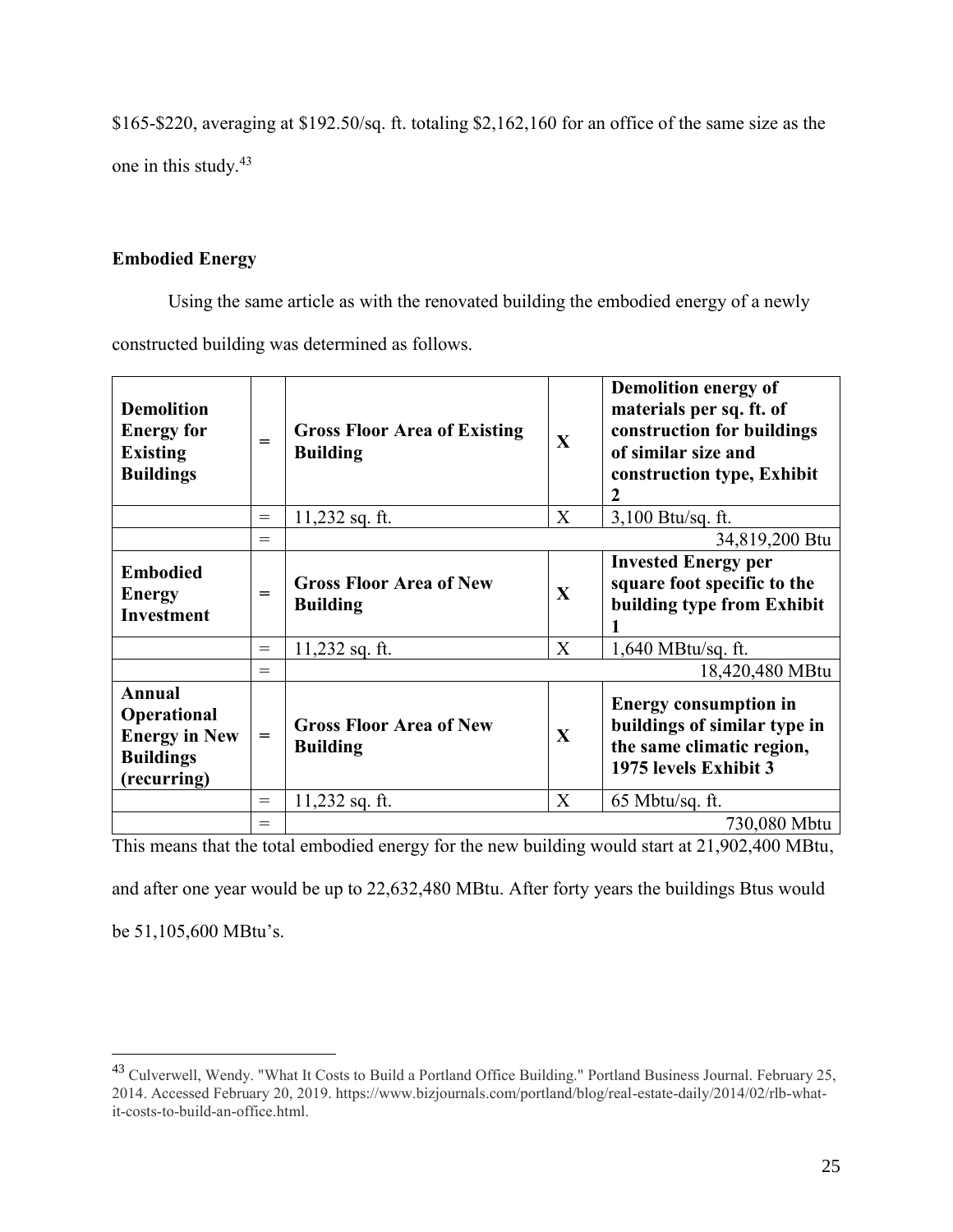# <span id="page-26-0"></span>**Comparison**

Within this study, it was found that modest renovations for the COR, three-story office building, built fifty years ago would cost approximately \$361,400. The cost for a new building of the same size as the old was found to be approximately \$950,000 to \$2,200,000. Considering the fact that the cost of new construction would be three to five times as much as the cost of renovation as outlined in this study, the economic benefit of renovation is clear in the case of the COR Building.

The other method of analysis that can be used for comparison is the embodied energy within each building, old and new. The existing building has an embodied energy that has already been invested of 18,420,480 MBtu, the renovation investment is 23,189.58 MBtu's, and the operational energy per year is 912,600 MBtu. This means that the total invested embodied energy in this renovation after one year would be 21,652,038 MBtu. Whereas the embodied energy of the new construction takes into consideration the embodied energy that is already present within the existing building, and in the demolition of it, which is 34,819.20 MBtu. The embodied energy investment for a new construction of the same size would be 18,420,480 MBtu and the operational embodied energy is 730,080 MBtu. The total embodied energy of the new building after one year would be 22,632,480 MBtu. In only one year of operation the new building would already have an embodied energy greater than the renovated alternative by over one million MBtu's. considering that, and the fact that the materials and embodied energy in the initial building will have gone to waste, a strong argument can be made for the renovation of the architecture that is already present.

In the years that come after the initial renovation or construction of a building is when the embodied energy begins to show how long it really takes for a new building to outweigh it's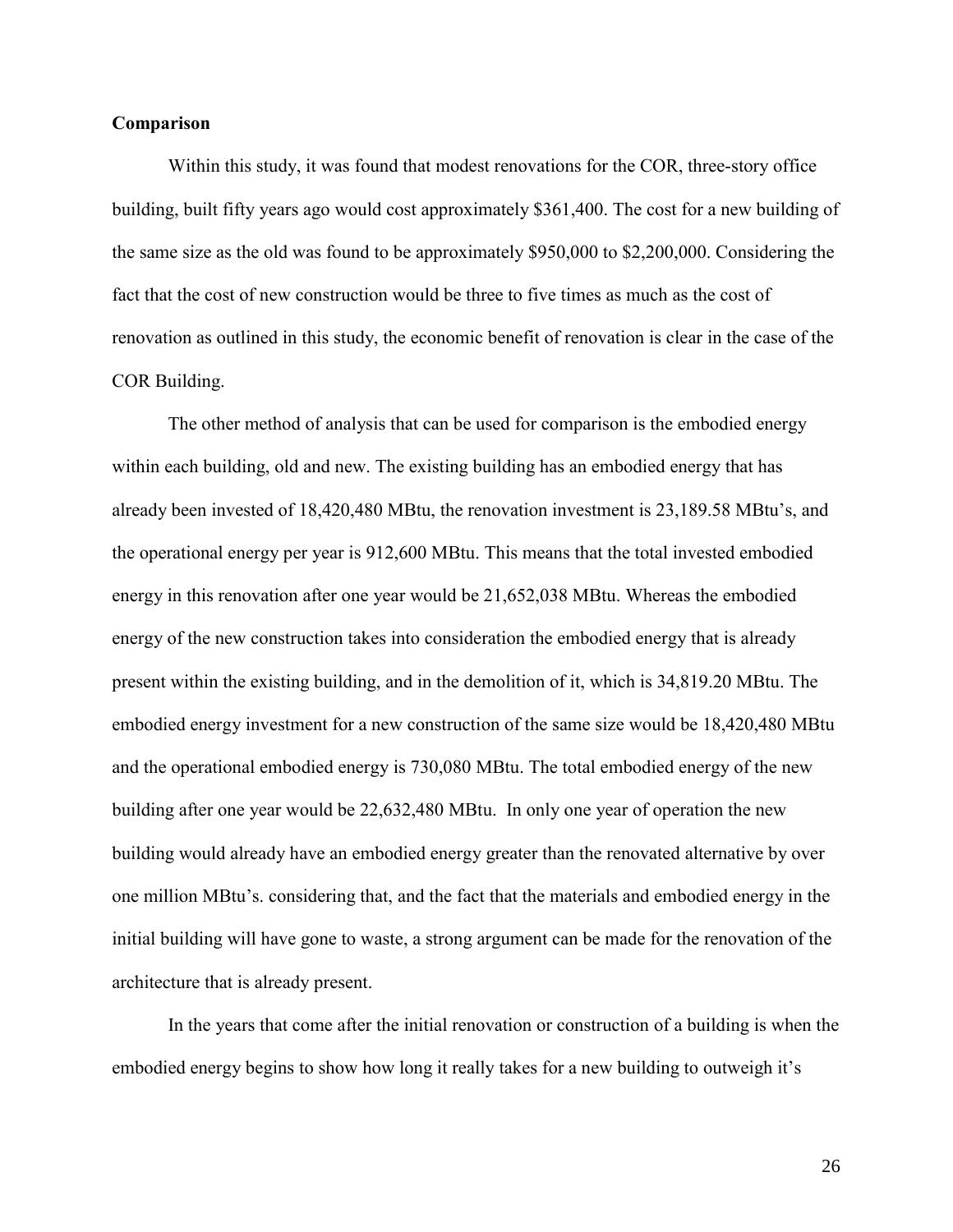initial construction costs. After forty years, the renovated COR building would have a total of 57,243,438 MBtu's and a new COR building would have 51,105,600 MBtu's. While this shows that by the time that the materials in the original/renovated building would be at or nearing the end of their lifespan, the renovated would be higher than that of the new building. It also shows that the building would still have a lot of time left in it that would be wasted on a new building. These numbers are also based on assumptions that I made, based on a modest renovation. Given a better renovation the energy to run the renovated building could be helped with newer technologies or insulation that I don't know how to calculate for, therefore the time that it takes for the new to outweigh the renovated could be much less, or much more.

## <span id="page-27-0"></span>**Conclusion**

This thesis highlights a number of reasons why architects should embrace sustainability through renovation, and how renovation benefits the environment and the economy. Buildings are often valued based on their historic and cultural attributes alone. As the world turns its focus towards sustainability, the construction industry, being one of the greatest contributors to climate change worldwide and the architecture community which drives building design, should lead the way in reducing waste through renovation and sustainable design methods. Studies such as the MVAT and MODM consider the historic and cultural attributes of an existing building being evaluated for renovation and tend to lack focus on the structure and materiality and embodied energy that the building itself holds. New methods for examining buildings such as Life Cycle Assessment and embodied energy take into consideration more of the environmental and material value of the existing building. Taking the environmental and material value into consideration allows for a focus on the building and its inherent value instead of the contextual value. Using the MVAT, the value of the building seemed limited, however within the MODM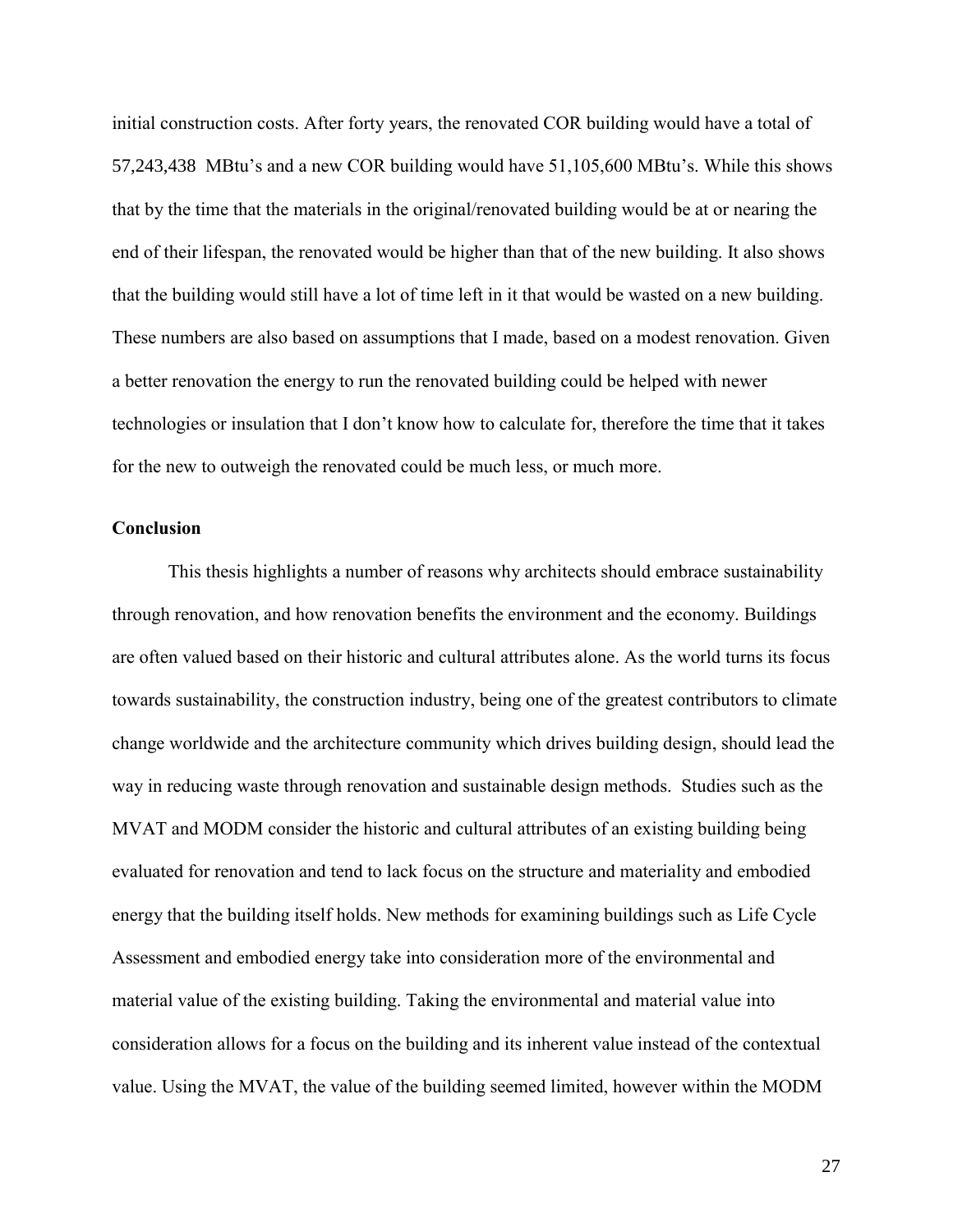study, the value of the building itself is seen before it was weighed against the contextual values. Without the contextual values, the building had a value of .7, but was brought down to .35 when brought into consideration with the context.

As is noted in the comparison section of this paper, the economic and embodied energy values both show the benefit of renovation over building new. Not only does it take less money, and less embodied energy to renovate this building, but it also allows for other design methods, and environmental influences to come into play. By choosing renovation over demolition, an architect is faced with challenges that they wouldn't ordinarily be faced with, and because of that, the designs are often much more interesting. But, even within this simple renovation, the lower cost would allow for larger sustainability decisions to be made. These decisions include the possible inclusion of a green roof, solar panels, more sustainable choices for heating/cooling and electricity. Renovation is only one of the ways in which architects can lead in sustainable practices.

Merlino's book catalogues many existing buildings that have been renovated over the years, and the ways in which the architects were able to further incorporate sustainability practices beyond the act of renovation. These practices include; individual temperature controls, daylighting practices for passive heating/cooling, recycled materials (perfect for renovation projects, to further that statement), low-flow plumbing, and LED lighting among many others.

Merlino's book also catalogues the renovation costs of the buildings that she notes, which are significantly higher than the estimated cost that was found for the modest COR renovation. The disparity in the cost of renovation for the COR building and that of the ones in Merino's book could be due to the complexity of renovation, as well as the building type. Many buildings in Portland are demolished or deconstructed due to the complexity of their masonry building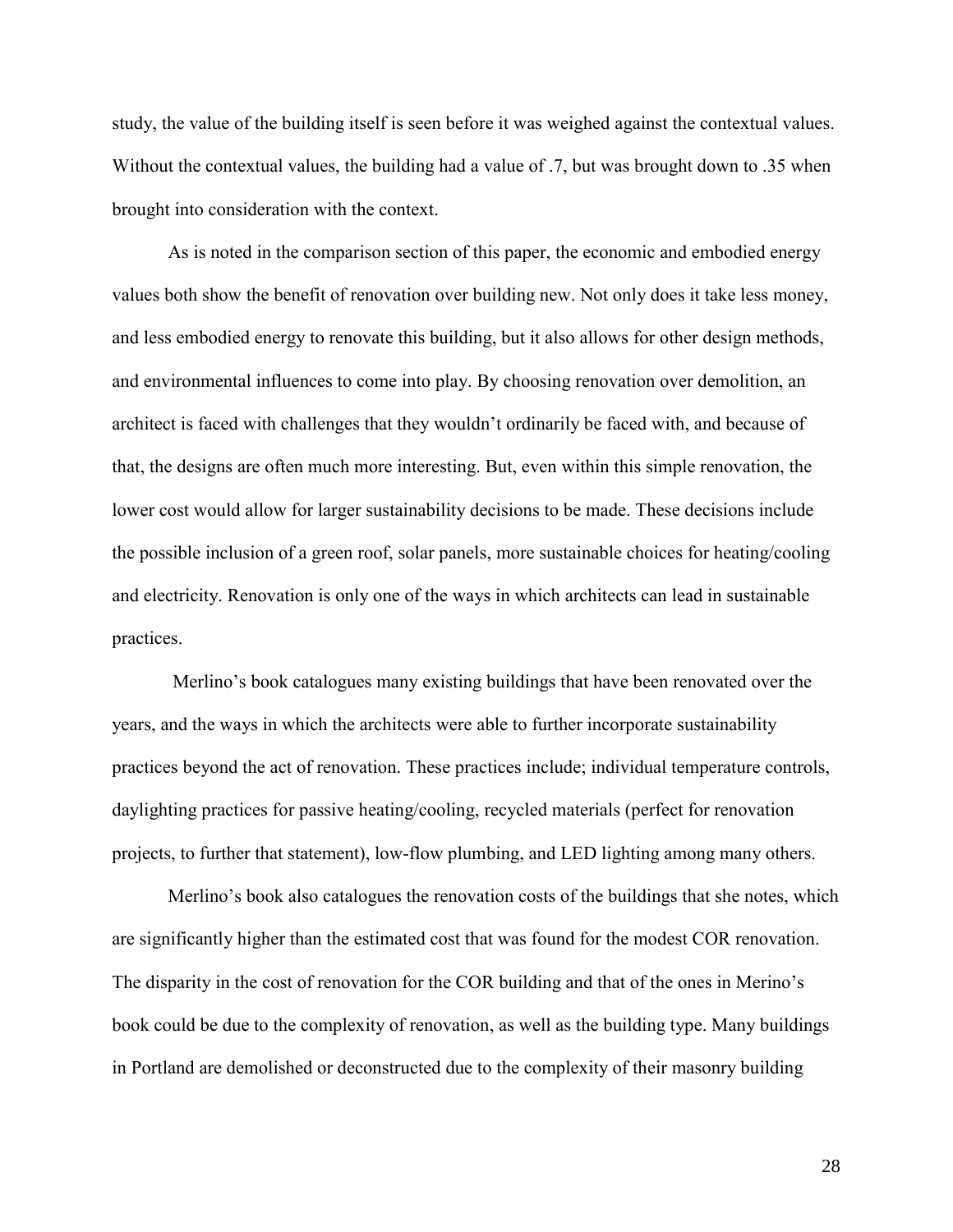materials. In a masonry building it is more complex to bring a building up to seismic codes, as well as to repair than their lightweight wood frame counterpart. Therefore, there are likely many instances where the renovation cost may climb up to a more comparable number to that of building new. Because this is often the case in historic buildings, especially in Portland, more methods for encouraging renovation may need to be put into place in order to get more architects and contractors on board.

In a study done in China and New Zealand, a correlation between embodied energy and construction costs were established. Knowing that there is a correlation, it may become possible for legislation to be passed for fees that take into account embodied energy. If there were stronger economic consequences to the things that negatively impact the environment, such as large amounts of embodied energy and material waste, the benefits of renovation may become clearer, and more widely accepted as a viable option within the building industry.

This thesis is only the beginning of a study of the influence that renovation can have on architecture, and the ways in which it can influence the industry. If renovation becomes a more recognized and implemented practice, codes and expectations for architects and contractors can also begin to change. If we take into consideration the environmental impact of our buildings, and begin to place limits on the demolition industry, the way in which architecture impacts the environment can drastically change in direction to a more sustainable and positive influence. Embracing renovation doesn't have to mean that we stop progressing as a profession, but instead that we are being challenged in new ways, and being more respectful of the materials and the environment that allow us to create and design.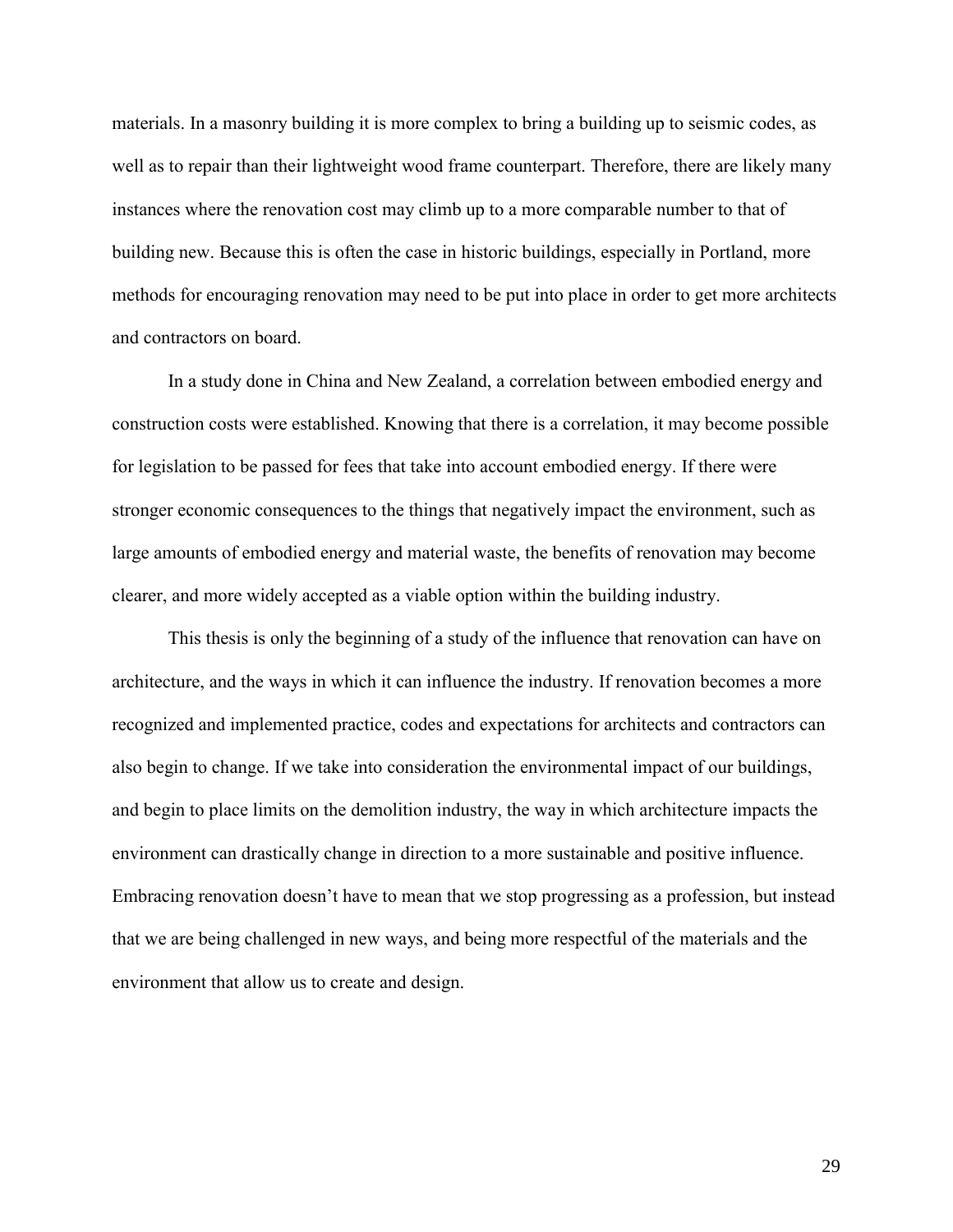# <span id="page-30-0"></span>**Bibliography**

- "About." City of Roses Disposal. Accessed February 20, 2019. https://cityofrosesdisposal.com/.
- "Aristocrat Ceiling Panels." Ceilume. December 10, 2017. Accessed February 15, 2019. https://www.ceilume.com/panels/Aristocrat/White/.
- "Calculator: Walls." Owens Corning Roofing and Insulation Products at The Home Depot. Accessed February 20, 2019. http://homedepot.owenscorning.com/insulation/helpfulresources/shopping-tools/insulation-calculator/project/325deacf-b085-4c3d-9932 d03a91bb564e/#results.
- "Chapter 17.106 Deconstruction of Buildings Law." Drugs and Vice Division RSS. Accessed December 06, 2018. [https://www.portlandoregon.gov/citycode/71899.](https://www.portlandoregon.gov/citycode/71899)

"Code Analysis." E-mail to Jeshua De Jongh. February 18, 2019.

- "Cost to Install an Elevator Estimates and Prices at Fixr." Fixr. September 20, 2016. Accessed February 20, 2019. https://www.fixr.com/costs/elevator-installation.
- "Cost to Install Fiber Cement Siding." Homewyse. Accessed February 15, 2019.

https://www.homewyse.com/services/cost\_to\_install\_fiber\_cement\_siding.html.

- "Douglas Fir Lumber." Lowes Home Improvement. Accessed February 15, 2019. https://www.lowes.com/pd/Top-Choice-2-x-12-x-16-ft-Douglas-Fir-Lumber-Common-1- 562-in-x-11-5-in-x-16-ft-Actual/1000009796.
- "Historic Resource Protections." Historic Resources and Preservation RSS. May 04, 2017. Accessed October 30, 2018. https://www.portlandoregon.gov/bps/article/133692.
- "How Much Does a Commercial Elevator Cost?" Reference. 2019. Accessed February 20, 2019. https://www.reference.com/business-finance/much-commercial-elevator-cost-90a21afdb7cd32c4.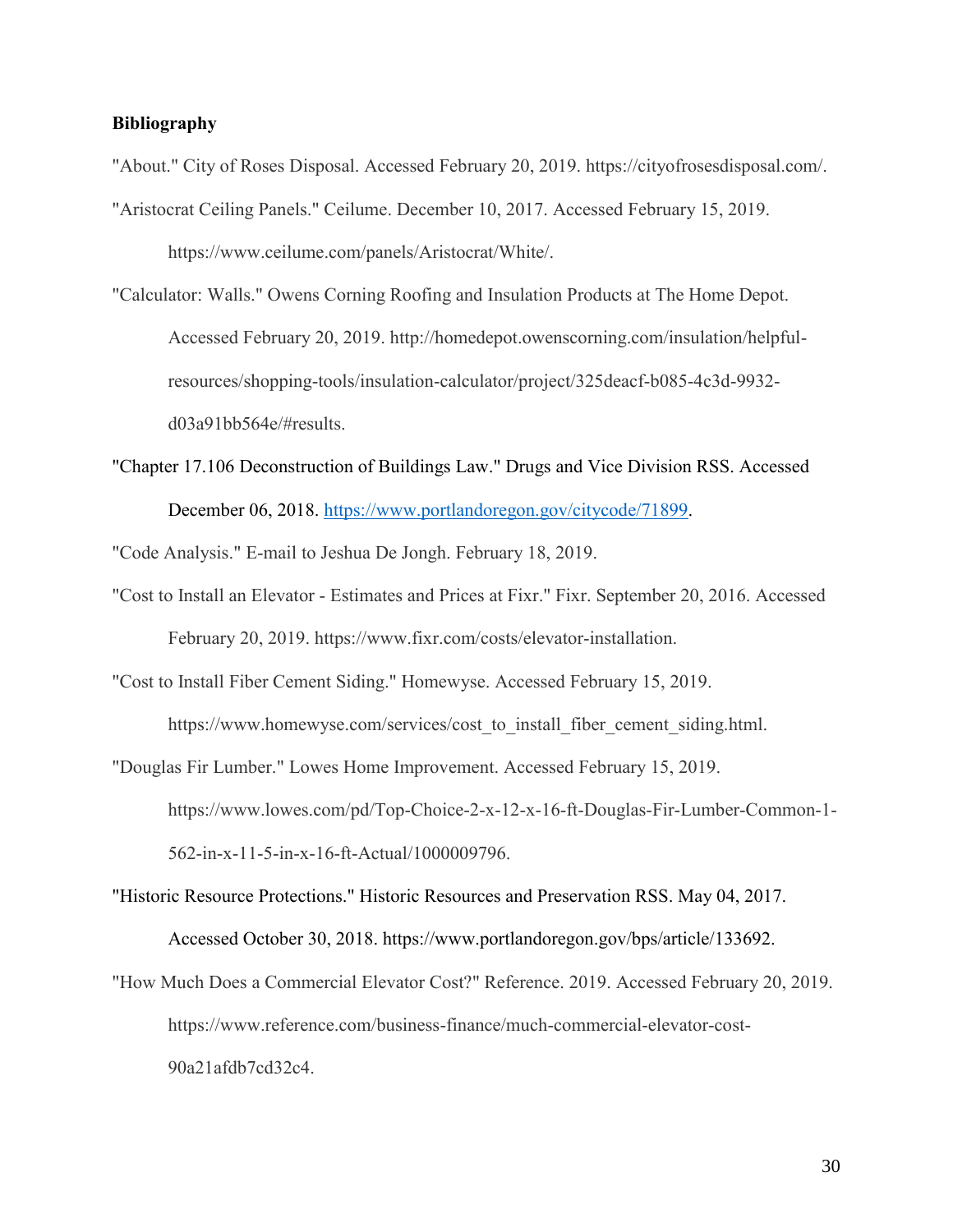"Portland State University – Lincoln Hall Renovation." Bora. Accessed October 30, 2018. https://bora.co/project/lincoln-hall-renovation/.

"PortlandMaps." PortlandMaps. Accessed February 20, 2019. https://www.portlandmaps.com/.

- "Shasta White Roll Roofing." Lowes Home Improvement. Accessed February 15, 2019. https://www.lowes.com/pd/Owens-Corning-3-ft-W-x-36-ft-L-100-sq-ft-Shasta-White-Roll-Roofing/3005563.
- Berg, Fredrik, and Mie Fuglseth. "Life Cycle Assessment and Historic Buildings: Energyefficiency Refurbishment versus New Construction in Norway." Journal of Architectural Conservation24, no. 2 (July 18, 2018): 152-67. Accessed October 28, 2018. doi:10.1080/13556207.2018.1493664.
- Burns, Todd. "The True Cost of Building Your Office Is Not as High as You Think." JLL. Accessed February 20, 2019. https://www.officerenew.com/tips-andtrends/process/average-office-fit-out-costs/.
- Culverwell, Wendy. "What It Costs to Build a Portland Office Building." Portland Business Journal. February 25, 2014. Accessed February 20, 2019. https://www.bizjournals.com/portland/blog/real-estate-daily/2014/02/rlb-what-it-costs-tobuild-an-office.html.

Faludi, Jeremy, Michael D. Lepech, and George Loisos. "USING LIFE CYCLE ASSESSMENT METHODS TO GUIDE ARCHITECTURAL DECISION-MAKING FOR SUSTAINABLE PREFABRICATED MODULAR BUILDINGS." Journal of Green Building7, no. 3 (2012): 151-70. Accessed October 25, 2018. doi:10.3992/jgb.7.3.151.

Ferretti, Valentina, Marta Bottero, and Giulio Mondini. "Decision Making and Cultural Heritage: An Application of the Multi-Attribute Value Theory for the Reuse of Historical